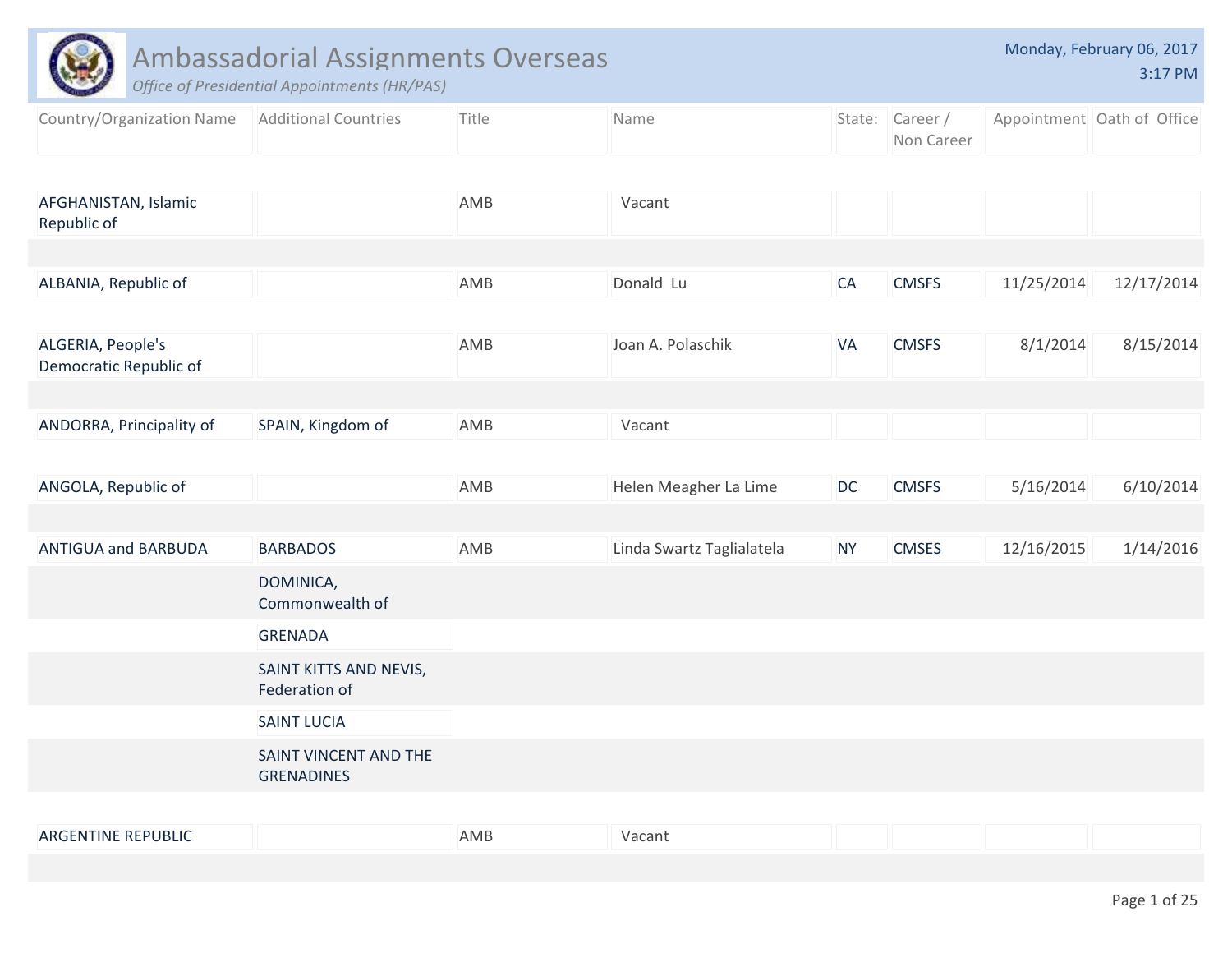| Country/Organization Name   Additional Countries | Title | <b>Name</b>      | State: Career/<br>Non Career |          | Appointment Oath of Office |
|--------------------------------------------------|-------|------------------|------------------------------|----------|----------------------------|
| ARMENIA, Republic of                             | AMB   | Richard M. Mills | <b>CMSFS</b>                 | 1/2/2015 | 2/6/2015                   |

| AUSTRALIA, Commonwealth<br>of              |                     | AMB         | Vacant                            |            |               |            |             |
|--------------------------------------------|---------------------|-------------|-----------------------------------|------------|---------------|------------|-------------|
|                                            |                     |             |                                   |            |               |            |             |
| AUSTRIA, Republic of                       |                     | AMB         | Vacant                            |            |               |            |             |
|                                            |                     |             |                                   |            |               |            |             |
| AZERBAIJAN, Republic of                    |                     | AMB         | Robert Francis Cekuta             | <b>NY</b>  | <b>CMSFS</b>  | 12/18/2014 | 1/20/2015   |
|                                            |                     |             |                                   |            |               |            |             |
| BAHAMAS, Commonwealth<br>of The            |                     | AMB         | Vacant                            |            |               |            |             |
|                                            |                     |             |                                   |            |               |            |             |
| BAHRAIN, Kingdom of                        |                     | AMB         | William V. Roebuck                | <b>NC</b>  | <b>CMSFS</b>  | 11/24/2014 | 12/12/2014  |
|                                            |                     |             |                                   |            |               |            |             |
| <b>BANGLADESH, People's</b><br>Republic of |                     | AMB         | Marcia Stephens Bloom<br>Bernicat | NJ         | <b>CMSFS</b>  | 12/19/2014 | 1/6/2015    |
|                                            |                     |             |                                   |            |               |            |             |
| RARRADOS                                   | ANTIGUA and RARRUDA | <b>ANAR</b> | Linda Swartz Taglialatela         | <b>NIV</b> | <b>CAACES</b> | 12/16/2015 | $1/11/2016$ |

| <b>BARBADOS</b> | <b>ANTIGUA and BARBUDA</b>                 | AMB | Linda Swartz Taglialatela | <b>NY</b> | <b>CMSES</b> | 12/16/2015 | 1/14/2016 |
|-----------------|--------------------------------------------|-----|---------------------------|-----------|--------------|------------|-----------|
|                 | DOMINICA,<br>Commonwealth of               |     |                           |           |              |            |           |
|                 | <b>GRENADA</b>                             |     |                           |           |              |            |           |
|                 | SAINT KITTS AND NEVIS,<br>Federation of    |     |                           |           |              |            |           |
|                 | <b>SAINT LUCIA</b>                         |     |                           |           |              |            |           |
|                 | SAINT VINCENT AND THE<br><b>GRENADINES</b> |     |                           |           |              |            |           |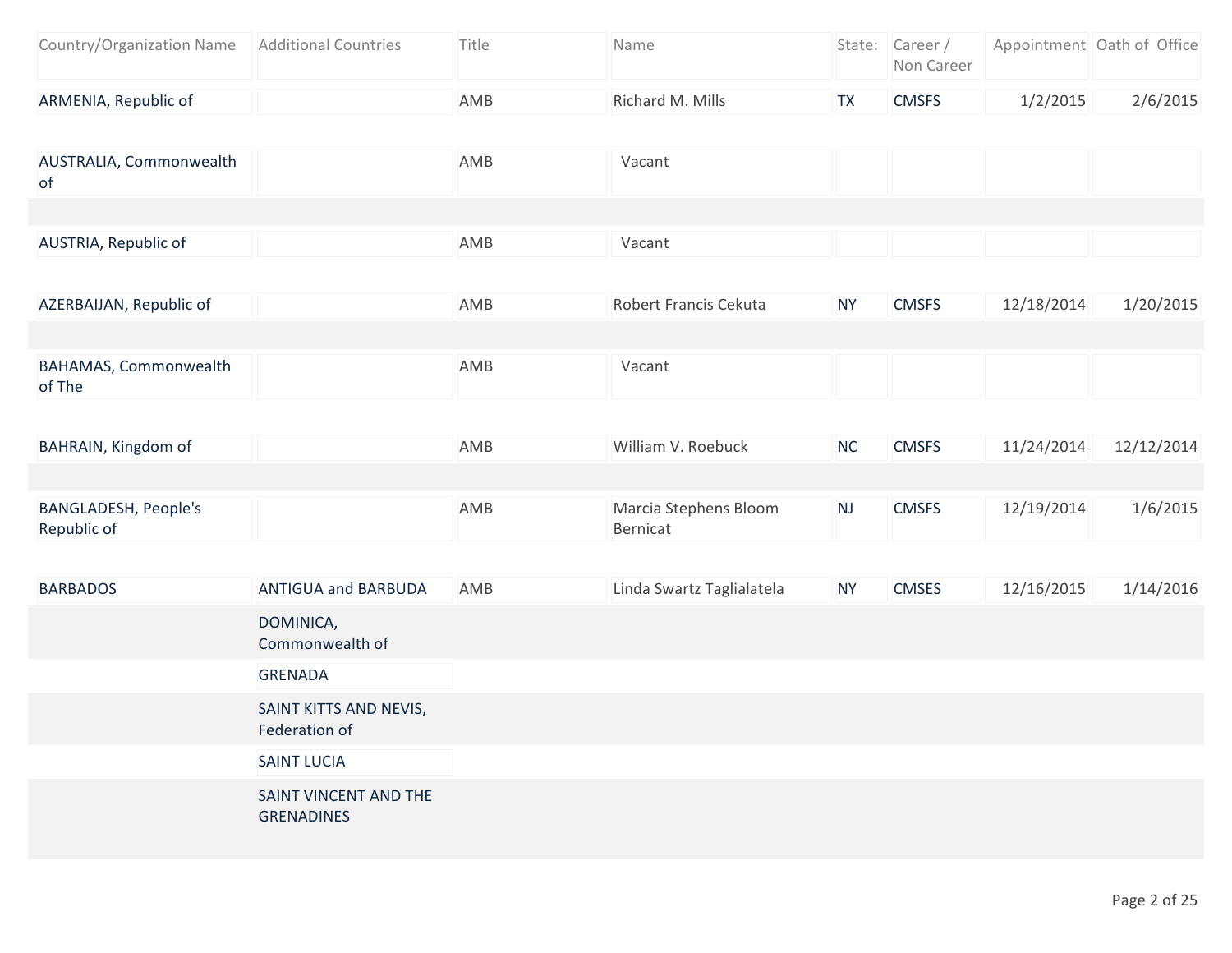| Country/Organization Name   Additional Countries | Title | Name   | State: Career/<br>Non Career | Appointment Oath of Office |  |
|--------------------------------------------------|-------|--------|------------------------------|----------------------------|--|
| BELARUS, Republic of                             | AMB   | Vacant |                              |                            |  |

| BELGIUM, Kingdom of | AMB | Vacant |  |  |
|---------------------|-----|--------|--|--|
|                     |     |        |  |  |
| <b>BELIZE</b>       | AMB | Vacant |  |  |
|                     |     |        |  |  |

| BENIN, Republic of                         | AMB | Lucy Tamlyn | <b>NY</b> | <b>CMSFS</b> | 10/13/2015 | 10/23/2015 |
|--------------------------------------------|-----|-------------|-----------|--------------|------------|------------|
|                                            |     |             |           |              |            |            |
| <b>BOLIVIA, Plurinational State</b><br>-of | AMB | Vacant      |           |              |            |            |

| BOSNIA AND HERZEGOVINA | AMB | Maureen Elizabeth Cormack<br>-VA | <b>CMSFS</b> | 11/24/2014 | 1/6/2015   |
|------------------------|-----|----------------------------------|--------------|------------|------------|
|                        |     |                                  |              |            |            |
| BOTSWANA, Republic of  | AMB | Earl Robert Miller<br>MI         | <b>CMSFS</b> | 11/24/2014 | 12/18/2014 |

| <b>BRAZIL, Federative Republic</b><br>0f | AMB | Peter Michael McKinley   | <b>VA</b> | <b>CMSFS</b> | 12/15/2016 | 12/19/2016 |
|------------------------------------------|-----|--------------------------|-----------|--------------|------------|------------|
|                                          |     |                          |           |              |            |            |
| <b>BRUNEI DARUSSALAM</b>                 | AMB | Craig B. Allen           | <b>VA</b> | <b>CMSFS</b> | 12/19/2014 | 12/19/2014 |
|                                          |     |                          |           |              |            |            |
| <b>BULGARIA, Republic of</b>             | AMB | Eric Seth Rubin          | <b>NY</b> | <b>CMSFS</b> | 12/15/2015 | 1/27/2016  |
|                                          |     |                          |           |              |            |            |
| <b>BURKINA FASO</b>                      | AMB | Andrew Robert Young      | <b>CA</b> | <b>CMSFS</b> | 10/7/2016  | 11/18/2016 |
|                                          |     |                          |           |              |            |            |
| BURMA, Union of                          | AMB | <b>Scot Alan Marciel</b> | <b>CA</b> | <b>CMSFS</b> | 2/16/2016  | 3/2/2016   |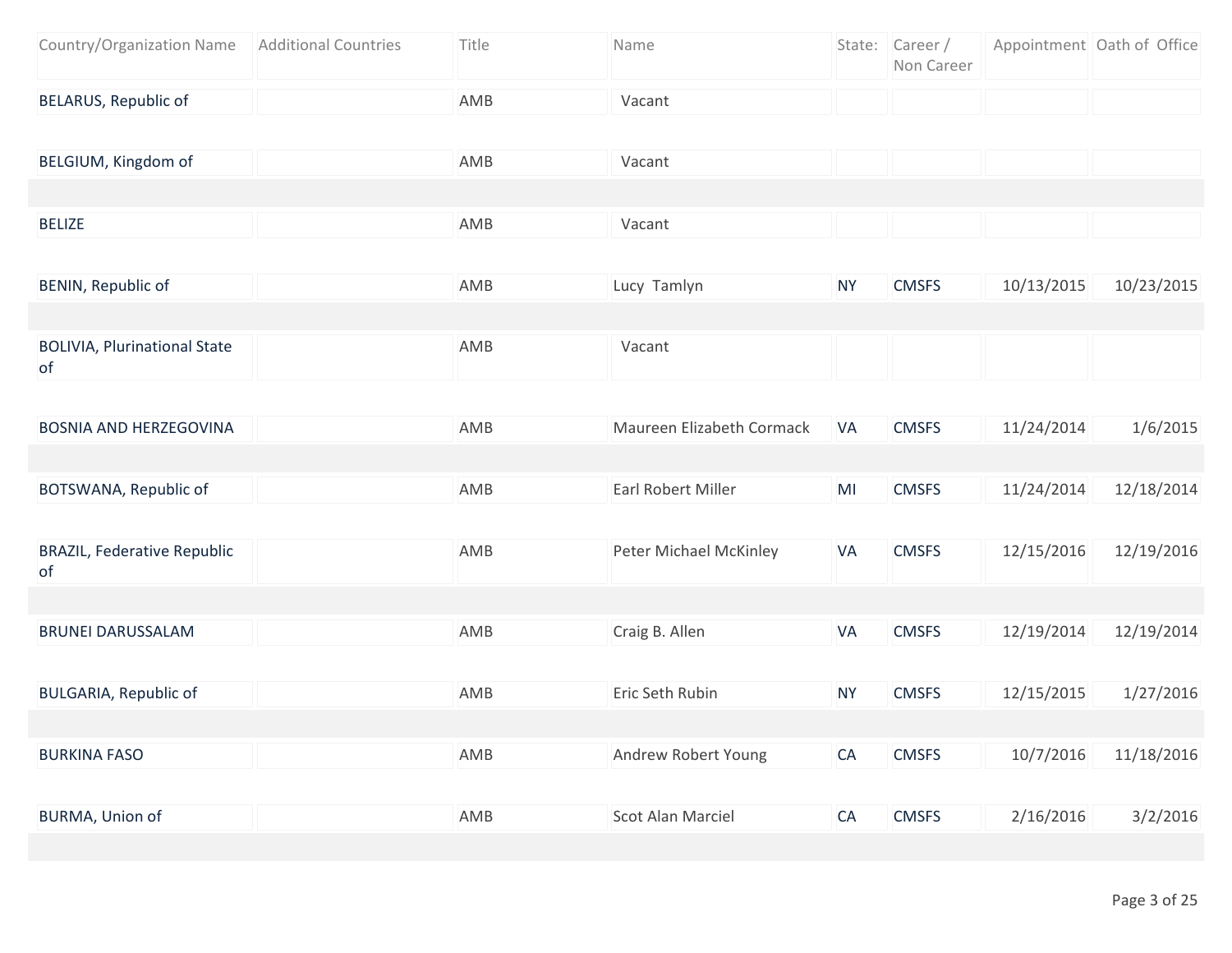| Country/Organization Name               | <b>Additional Countries</b> | Title | Name                 |           | State: Career /<br>Non Career |            | Appointment Oath of Office |
|-----------------------------------------|-----------------------------|-------|----------------------|-----------|-------------------------------|------------|----------------------------|
| <b>BURUNDI, Republic of</b>             |                             | AMB   | Anne S. Casper       | <b>NV</b> | <b>CMSFS</b>                  | 7/5/2016   | 8/15/2016                  |
|                                         |                             |       |                      |           |                               |            |                            |
| CABO VERDE, Republic of                 |                             | AMB   | Donald L. Heflin     | VA        | <b>CMSFS</b>                  | 12/18/2014 | 1/9/2015                   |
|                                         |                             |       |                      |           |                               |            |                            |
| CAMBODIA, Kingdom of                    |                             | AMB   | William A. Heidt     | PA        | <b>CMSFS</b>                  | 8/7/2015   | 9/14/2015                  |
|                                         |                             |       |                      |           |                               |            |                            |
| CAMEROON, Republic of                   |                             | AMB   | Michael Stephen Hoza | <b>WA</b> | <b>CMSFS</b>                  | 7/30/2014  | 8/15/2014                  |
|                                         |                             |       |                      |           |                               |            |                            |
| <b>CANADA</b>                           |                             | AMB   | Vacant               |           |                               |            |                            |
|                                         |                             |       |                      |           |                               |            |                            |
| <b>CENTRAL AFRICAN REPUBLIC</b>         |                             | AMB   | Jeffrey J. Hawkins   | CA        | <b>CMSFS</b>                  | 10/13/2015 | 10/16/2015                 |
|                                         |                             |       |                      |           |                               |            |                            |
| CHAD, Republic of                       |                             | AMB   | Geeta Pasi           | <b>NY</b> | <b>CMSFS</b>                  | 7/5/2016   | 9/9/2016                   |
|                                         |                             |       |                      |           |                               |            |                            |
| CHILE, Republic of                      |                             | AMB   | Carol Z. Perez       | VA        | <b>CMSFS</b>                  | 8/1/2016   | 9/30/2016                  |
|                                         |                             |       |                      |           |                               |            |                            |
| CHINA, People's Republic of             |                             | AMB   | Vacant               |           |                               |            |                            |
|                                         |                             |       |                      |           |                               |            |                            |
| COLOMBIA, Republic of                   |                             | AMB   | Kevin Whitaker       | VA        | <b>CMSFS</b>                  | 4/3/2014   | 4/28/2014                  |
|                                         |                             |       |                      |           |                               |            |                            |
| COMOROS, Union of the                   | MADAGASCAR, Republic of AMB |       | Robert T. Yamate     | CA        | <b>CMSFS</b>                  | 11/25/2014 | 12/19/2014                 |
|                                         |                             |       |                      |           |                               |            |                            |
| CONGO, Republic of the<br>(Brazzaville) |                             | AMB   | Vacant               |           |                               |            |                            |
|                                         |                             |       |                      |           |                               |            |                            |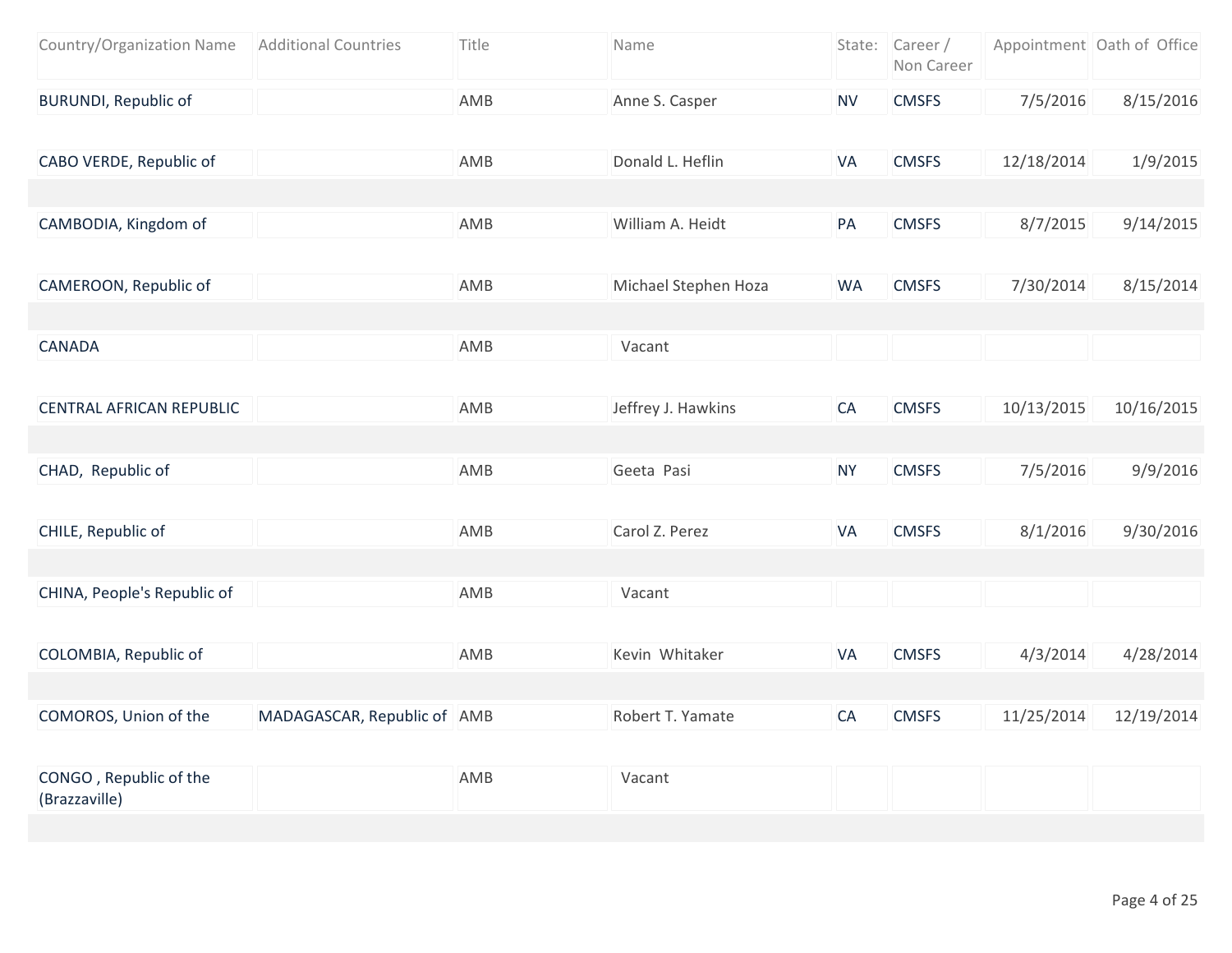| Country/Organization Name                       | <b>Additional Countries</b>             | Title | Name                             |           | State: Career /<br>Non Career |            | Appointment Oath of Office |
|-------------------------------------------------|-----------------------------------------|-------|----------------------------------|-----------|-------------------------------|------------|----------------------------|
| CONGO, Democratic<br>Republic of the (Kinshasa) |                                         | AMB   | Vacant                           |           |                               |            |                            |
| COSTA RICA, Republic of                         |                                         | AMB   | <b>Stafford Fitzgerald Haney</b> | NJ        | NC                            | 5/27/2015  | 6/1/2015                   |
|                                                 |                                         |       |                                  |           |                               |            |                            |
| COTE D'IVOIRE, Republic of                      |                                         | AMB   | Vacant                           |           |                               |            |                            |
| CROATIA, Republic of                            |                                         | AMB   | Julieta Valls Noyes              | VA        | <b>CMSFS</b>                  | 6/29/2015  | 7/17/2015                  |
|                                                 |                                         |       |                                  |           |                               |            |                            |
| CUBA, Republic of                               |                                         | AMB   | Vacant                           |           |                               |            |                            |
| CYPRUS, Republic of                             |                                         | AMB   | Kathleen Ann Doherty             | <b>NY</b> | <b>CMSFS</b>                  | 8/7/2015   | 9/14/2015                  |
|                                                 |                                         |       |                                  |           |                               |            |                            |
| <b>CZECH REPUBLIC</b>                           |                                         | AMB   | Vacant                           |           |                               |            |                            |
|                                                 |                                         |       |                                  |           |                               |            |                            |
| DENMARK, Kingdom of                             |                                         | AMB   | Vacant                           |           |                               |            |                            |
|                                                 |                                         |       |                                  |           |                               |            |                            |
| DJIBOUTI, Republic of                           |                                         | AMB   | Vacant                           |           |                               |            |                            |
|                                                 |                                         |       |                                  |           |                               |            |                            |
| DOMINICA, Commonwealth<br>of                    | <b>ANTIGUA and BARBUDA</b>              | AMB   | Linda Swartz Taglialatela        | <b>NY</b> | <b>CMSES</b>                  | 12/16/2015 | 1/14/2016                  |
|                                                 | <b>BARBADOS</b>                         |       |                                  |           |                               |            |                            |
|                                                 | <b>GRENADA</b>                          |       |                                  |           |                               |            |                            |
|                                                 | SAINT KITTS AND NEVIS,<br>Federation of |       |                                  |           |                               |            |                            |
|                                                 | <b>SAINT LUCIA</b>                      |       |                                  |           |                               |            |                            |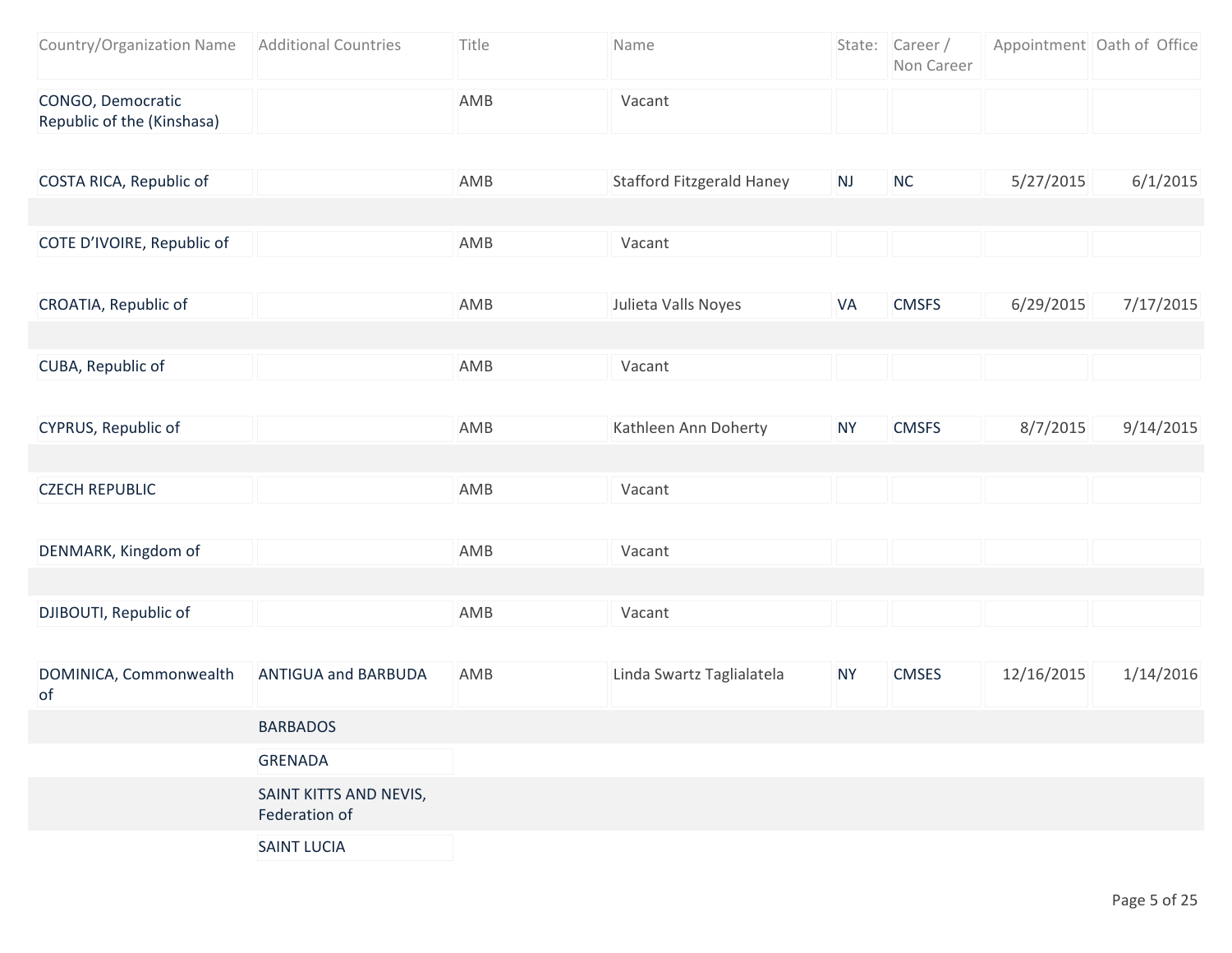| Country/Organization Name                   | <b>Additional Countries</b>                | Title | Name                        |           | State: Career/<br>Non Career |            | Appointment Oath of Office |
|---------------------------------------------|--------------------------------------------|-------|-----------------------------|-----------|------------------------------|------------|----------------------------|
| DOMINICA, Commonwealth<br>of                | SAINT VINCENT AND THE<br><b>GRENADINES</b> | AMB   | Linda Swartz Taglialatela   | <b>NY</b> | <b>CMSES</b>                 | 12/16/2015 | 1/14/2016                  |
| <b>DOMINICAN REPUBLIC</b>                   |                                            | AMB   | Vacant                      |           |                              |            |                            |
| ECUADOR, Republic of                        |                                            | AMB   | Todd C. Chapman             | <b>TX</b> | <b>CMSFS</b>                 | 12/15/2015 | 1/15/2016                  |
| EGYPT, Arab Republic of                     |                                            | AMB   | Robert Stephen Beecroft     | CA        | <b>CMSFS</b>                 | 9/12/2014  | 12/16/2014                 |
| EL SALVADOR, Republic of                    |                                            | AMB   | Jean Elizabeth Manes        | FL.       | <b>CMSFS</b>                 | 2/1/2016   | 2/19/2016                  |
| <b>EQUATORIAL GUINEA,</b><br>Republic of    |                                            | AMB   | Julie Furuta-Toy            | <b>WY</b> | <b>CMSFS</b>                 | 10/26/2015 | 11/23/2015                 |
| ERITREA, State of                           |                                            | AMB   | Vacant                      |           |                              |            |                            |
| ESTONIA, Republic of                        |                                            | AMB   | James Desmond Melville, Jr. | NJ        | <b>CMSFS</b>                 | 8/7/2015   | 9/18/2015                  |
| ETHIOPIA, Federal<br>Democratic Republic of |                                            | AMB   | Vacant                      |           |                              |            |                            |
| FIJI, Republic of                           | KIRIBATI, Republic of                      | AMB   | Judith Beth Cefkin          | CO        | <b>CMSFS</b>                 | 12/11/2014 | 1/5/2015                   |
|                                             | NAURU, Republic of                         |       |                             |           |                              |            |                            |
|                                             | TONGA, Kingdom of                          |       |                             |           |                              |            |                            |
|                                             | <b>TUVALU</b>                              |       |                             |           |                              |            |                            |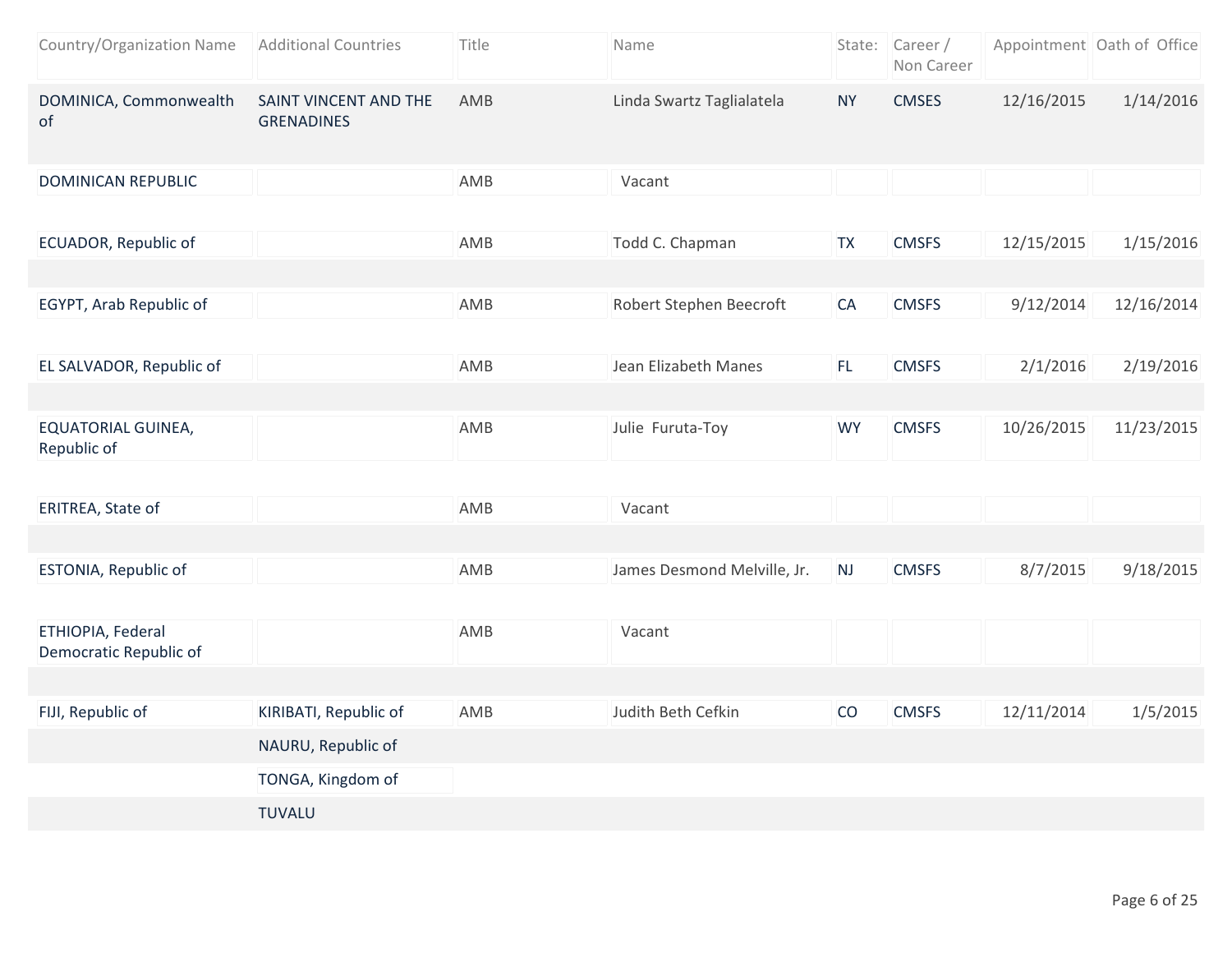| Country/Organization Name              | <b>Additional Countries</b>                      | Title | Name                      |           | State: Career/<br>Non Career |            | Appointment Oath of Office |
|----------------------------------------|--------------------------------------------------|-------|---------------------------|-----------|------------------------------|------------|----------------------------|
| FINLAND, Republic of                   |                                                  | AMB   | Vacant                    |           |                              |            |                            |
|                                        |                                                  |       |                           |           |                              |            |                            |
| <b>FRENCH REPUBLIC</b>                 | MONACO, Principality of                          | AMB   | Vacant                    |           |                              |            |                            |
|                                        |                                                  |       |                           |           |                              |            |                            |
| <b>GABONESE REPUBLIC</b>               | SAO TOME AND PRINCIPE,<br>Democratic Republic of | AMB   | Cynthia H. Akuetteh       | DC        | <b>CMSFS</b>                 | 8/1/2014   | 8/13/2014                  |
|                                        |                                                  |       |                           |           |                              |            |                            |
| GAMBIA, Republic of The                |                                                  | AMB   | Carolyn Patricia Alsup    | FL.       | <b>CMSFS</b>                 | 10/15/2015 | 10/30/2015                 |
|                                        |                                                  |       |                           |           |                              |            |                            |
| <b>GEORGIA</b>                         |                                                  | AMB   | lan C. Kelly              | IL.       | <b>CMSFS</b>                 | 6/29/2015  | 9/11/2015                  |
|                                        |                                                  |       |                           |           |                              |            |                            |
| <b>GERMANY, Federal Republic</b><br>of |                                                  | AMB   | Vacant                    |           |                              |            |                            |
|                                        |                                                  |       |                           |           |                              |            |                            |
| GHANA, Republic of                     |                                                  | AMB   | Robert Porter Jackson     | VA        | <b>CMSFS</b>                 | 10/26/2015 | 11/30/2015                 |
|                                        |                                                  |       |                           |           |                              |            |                            |
| <b>GREECE (Hellenic Republic)</b>      |                                                  | AMB   | Geoffrey R. Pyatt         | CA        | <b>CMSFS</b>                 | 8/11/2016  | 9/28/2016                  |
|                                        |                                                  |       |                           |           |                              |            |                            |
| <b>GRENADA</b>                         | <b>ANTIGUA and BARBUDA</b>                       | AMB   | Linda Swartz Taglialatela | <b>NY</b> | <b>CMSES</b>                 | 12/16/2015 | 1/14/2016                  |
|                                        | <b>BARBADOS</b>                                  |       |                           |           |                              |            |                            |
|                                        | DOMINICA,<br>Commonwealth of                     |       |                           |           |                              |            |                            |
|                                        | SAINT KITTS AND NEVIS,<br>Federation of          |       |                           |           |                              |            |                            |
|                                        | <b>SAINT LUCIA</b>                               |       |                           |           |                              |            |                            |
|                                        | SAINT VINCENT AND THE<br><b>GRENADINES</b>       |       |                           |           |                              |            |                            |
|                                        |                                                  |       |                           |           |                              |            |                            |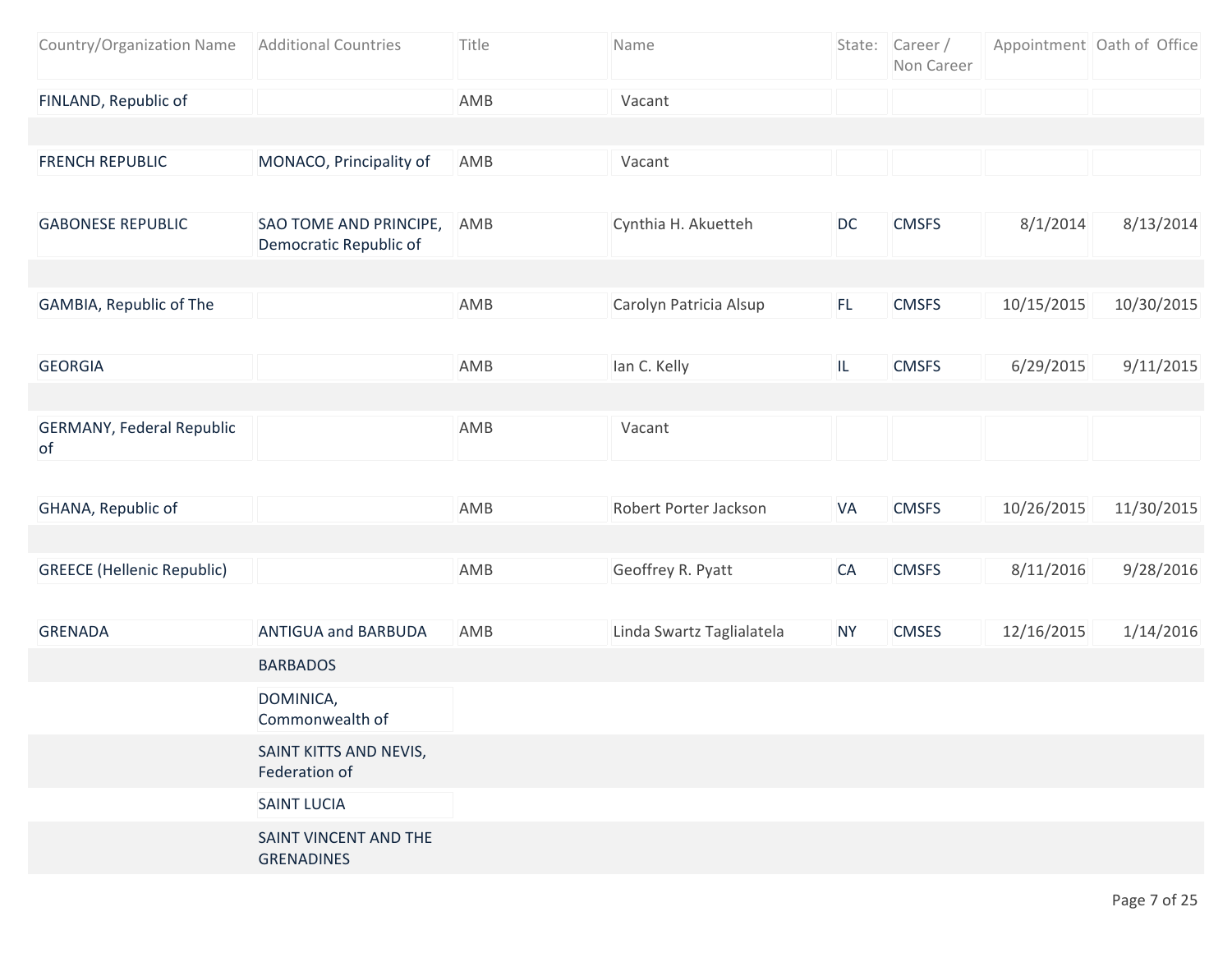| Country/Organization Name           | <b>Additional Countries</b> | Title | Name                   |           | State: Career /<br>Non Career |            | Appointment Oath of Office |
|-------------------------------------|-----------------------------|-------|------------------------|-----------|-------------------------------|------------|----------------------------|
|                                     |                             |       |                        |           |                               |            |                            |
| GUATEMALA, Republic of              |                             | AMB   | Todd R. Robinson       | NJ        | <b>CMSFS</b>                  | 9/18/2014  | 10/9/2014                  |
|                                     |                             |       |                        |           |                               |            |                            |
| GUINEA, Republic of                 |                             | AMB   | Dennis B. Hankins      | MN        | <b>CMSFS</b>                  | 10/26/2015 | 11/9/2015                  |
|                                     |                             |       |                        |           |                               |            |                            |
| GUINEA-BISSAU, Republic of          | SENEGAL, Republic of        | AMB   | Vacant                 |           |                               |            |                            |
|                                     |                             |       |                        |           |                               |            |                            |
| GUYANA, Co-operative<br>Republic of |                             | AMB   | Perry L. Holloway      | <b>SC</b> | <b>CMSFS</b>                  | 8/7/2015   | 9/18/2015                  |
|                                     |                             |       |                        |           |                               |            |                            |
| HAITI, Republic of                  |                             | AMB   | Peter F. Mulrean       | MA        | <b>CMSFS</b>                  | 8/18/2015  | 9/21/2015                  |
|                                     |                             |       |                        |           |                               |            |                            |
| <b>HOLY SEE</b>                     |                             | AMB   | Vacant                 |           |                               |            |                            |
|                                     |                             |       |                        |           |                               |            |                            |
| HONDURAS, Republic of               |                             | AMB   | James D. Nealon        | <b>NH</b> | <b>CMSFS</b>                  | 7/22/2014  | 8/11/2014                  |
|                                     |                             |       |                        |           |                               |            |                            |
| <b>HUNGARY</b>                      |                             | AMB   | Vacant                 |           |                               |            |                            |
|                                     |                             |       |                        |           |                               |            |                            |
| <b>ICELAND, Republic of</b>         |                             | AMB   | Vacant                 |           |                               |            |                            |
|                                     |                             |       |                        |           |                               |            |                            |
| INDIA, Republic of                  |                             | AMB   | Vacant                 |           |                               |            |                            |
|                                     |                             |       |                        |           |                               |            |                            |
| INDONESIA, Republic of              |                             | AMB   | Joseph R. Donovan, Jr. | VA        | <b>CMSFS</b>                  | 10/3/2016  | 11/4/2016                  |
|                                     |                             |       |                        |           |                               |            |                            |
| IRAQ, Republic of                   |                             | AMB   | Douglas Alan Silliman  | <b>TX</b> | <b>CMSFS</b>                  | 7/19/2016  | 8/4/2016                   |
|                                     |                             |       |                        |           |                               |            |                            |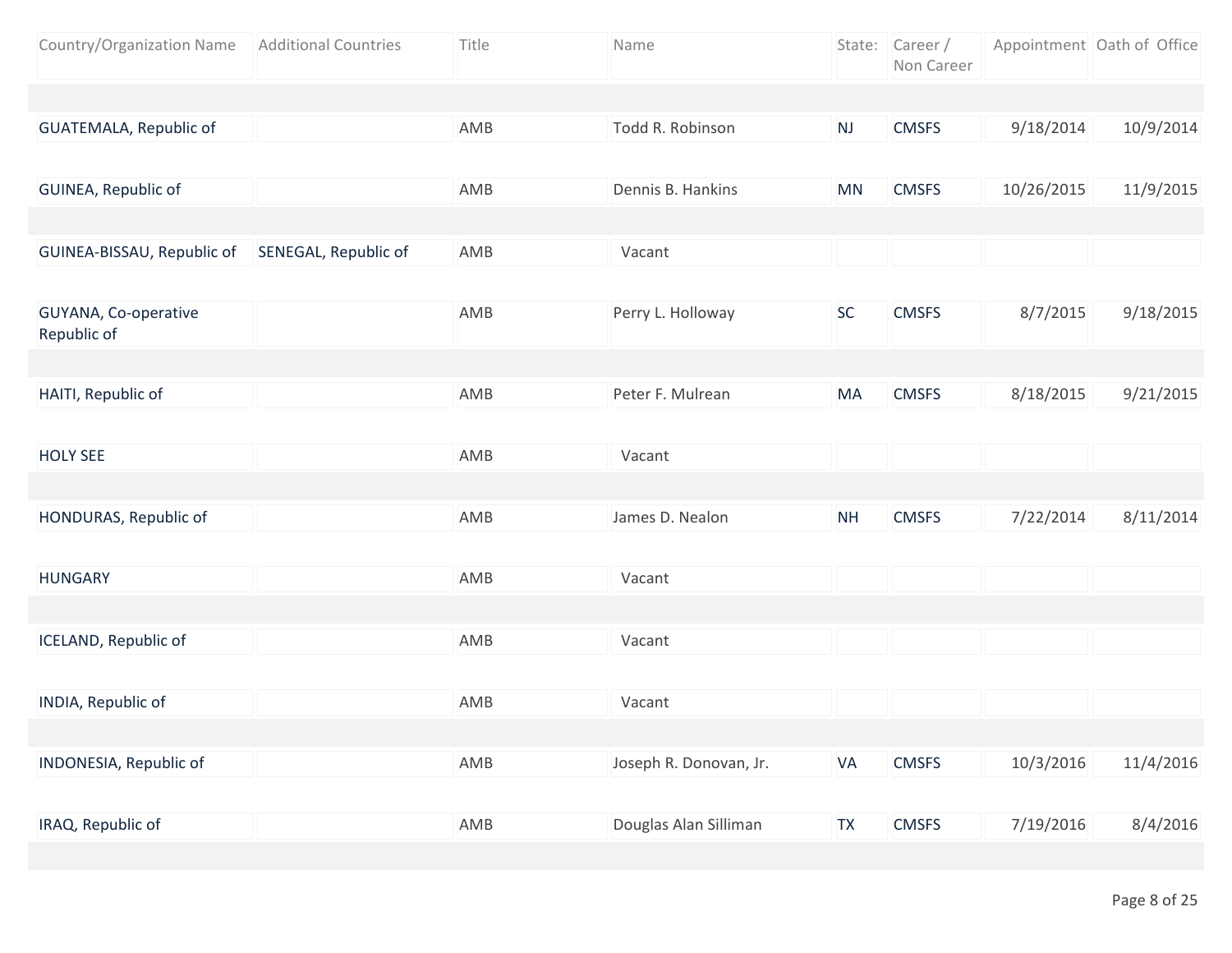| Country/Organization Name       | <b>Additional Countries</b> | Title | Name               |           | State: Career /<br>Non Career |            | Appointment Oath of Office |
|---------------------------------|-----------------------------|-------|--------------------|-----------|-------------------------------|------------|----------------------------|
| <b>IRELAND</b>                  |                             | AMB   | Vacant             |           |                               |            |                            |
|                                 |                             |       |                    |           |                               |            |                            |
| ISRAEL, State of                |                             | AMB   | Vacant             |           |                               |            |                            |
|                                 |                             |       |                    |           |                               |            |                            |
| <b>ITALIAN REPUBLIC</b>         | SAN MARINO, Republic of     | AMB   | Vacant             |           |                               |            |                            |
|                                 |                             |       |                    |           |                               |            |                            |
| <b>JAMAICA</b>                  |                             | AMB   | Luis G. Moreno     | <b>TX</b> | <b>CMSFS</b>                  | 11/25/2014 | 12/18/2014                 |
|                                 |                             |       |                    |           |                               |            |                            |
| <b>JAPAN</b>                    |                             | AMB   | Vacant             |           |                               |            |                            |
|                                 |                             |       |                    |           |                               |            |                            |
| JORDAN, Hashemite<br>Kingdom of |                             | AMB   | Alice G. Wells     | <b>WA</b> | <b>CMSFS</b>                  | 6/19/2014  | 7/28/2014                  |
|                                 |                             |       |                    |           |                               |            |                            |
| KAZAKHSTAN, Republic of         |                             | AMB   | George Albert Krol | NJ        | <b>CMSFS</b>                  | 12/19/2014 | 1/8/2015                   |
|                                 |                             |       |                    |           |                               |            |                            |
| KENYA, Republic of              |                             | AMB   | Robert F. Godec    | VA        | <b>CMSFS</b>                  | 1/7/2013   | 1/16/2013                  |
|                                 |                             |       |                    |           |                               |            |                            |
| KIRIBATI, Republic of           | FIJI, Republic of           | AMB   | Judith Beth Cefkin | CO        | <b>CMSFS</b>                  | 12/11/2014 | 1/5/2015                   |
|                                 | NAURU, Republic of          |       |                    |           |                               |            |                            |
|                                 | TONGA, Kingdom of           |       |                    |           |                               |            |                            |
|                                 | <b>TUVALU</b>               |       |                    |           |                               |            |                            |
|                                 |                             |       |                    |           |                               |            |                            |
| KOREA, Republic of              |                             | AMB   | Vacant             |           |                               |            |                            |
|                                 |                             |       |                    |           |                               |            |                            |
| KOSOVO, Republic of             |                             | AMB   | Gregory T. Delawie | VA        | <b>CMSFS</b>                  | 6/29/2015  | 7/24/2015                  |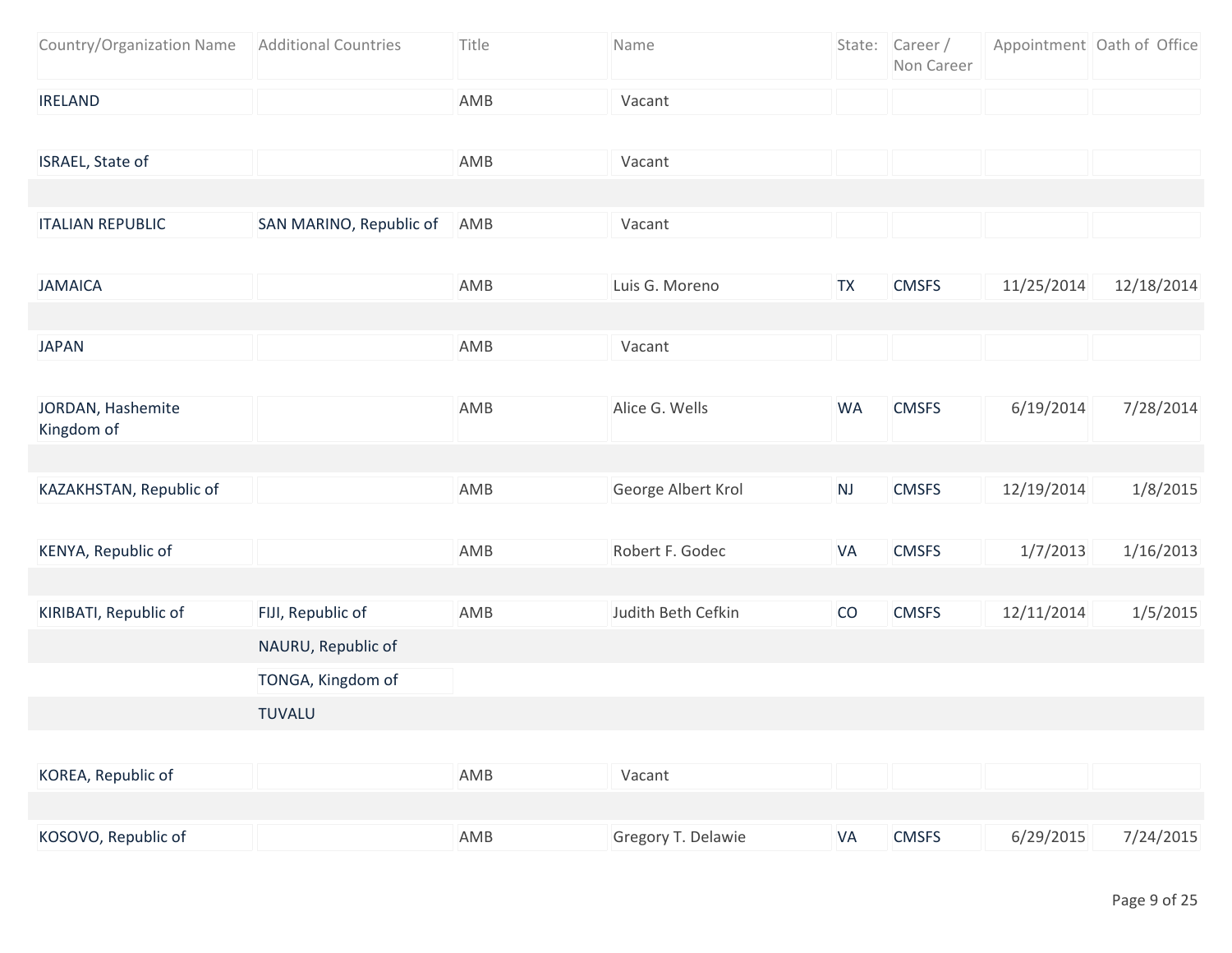| Country/Organization Name                  | <b>Additional Countries</b> | Title | Name                       |           | State: Career/<br>Non Career |            | Appointment Oath of Office |
|--------------------------------------------|-----------------------------|-------|----------------------------|-----------|------------------------------|------------|----------------------------|
| KUWAIT, State of                           |                             | AMB   | Lawrence Robert Silverman  | <b>MA</b> | <b>CMSFS</b>                 | 7/20/2016  | 9/9/2016                   |
|                                            |                             |       |                            |           |                              |            |                            |
| <b>KYRGYZ REPUBLIC</b>                     |                             | AMB   | Sheila Gwaltney            | CA        | <b>CMSFS</b>                 | 8/6/2015   | 8/20/2015                  |
|                                            |                             |       |                            |           |                              |            |                            |
| LAO PEOPLE'S DEMOCRATIC<br><b>REPUBLIC</b> |                             | AMB   | Rena Bitter                | <b>TX</b> | <b>CMSFS</b>                 | 10/3/2016  | 10/21/2016                 |
|                                            |                             |       |                            |           |                              |            |                            |
| LATVIA, Republic of                        |                             | AMB   | Nancy Bikoff Pettit        | <b>VA</b> | <b>CMSFS</b>                 | 6/26/2015  | 7/29/2015                  |
|                                            |                             |       |                            |           |                              |            |                            |
| <b>LEBANESE REPUBLIC</b>                   |                             | AMB   | Elizabeth Holzhall Richard | <b>VA</b> | <b>CMSFS</b>                 | 5/20/2016  | 6/21/2016                  |
|                                            |                             |       |                            |           |                              |            |                            |
| LESOTHO, Kingdom of                        |                             | AMB   | Matthew T. Harrington      | <b>VA</b> | <b>CMSFS</b>                 | 9/18/2014  | 10/10/2014                 |
| LIBERIA, Republic of                       |                             | AMB   | Christine Ann Elder        | KY        | <b>CMSFS</b>                 | 5/20/2016  | 6/20/2016                  |
|                                            |                             |       |                            |           |                              |            |                            |
| LIBYA                                      |                             | AMB   | Peter William Bodde        | MD        | <b>CMSFS</b>                 | 12/8/2015  | 12/21/2015                 |
|                                            |                             |       |                            |           |                              |            |                            |
| LIECHTENSTEIN, Principality<br>of          | <b>SWISS CONFEDERATION</b>  | AMB   | Vacant                     |           |                              |            |                            |
|                                            |                             |       |                            |           |                              |            |                            |
| LITHUANIA, Republic of                     |                             | AMB   | Anne Hall                  | <b>ME</b> | <b>CMSFS</b>                 | 7/21/2016  | 9/16/2016                  |
|                                            |                             |       |                            |           |                              |            |                            |
| LUXEMBOURG, Grand Duchy<br>of              |                             | AMB   | Vacant                     |           |                              |            |                            |
|                                            |                             |       |                            |           |                              |            |                            |
| MACEDONIA, Republic of                     |                             | AMB   | Jess Lippincott Baily      | OH        | <b>CMSFS</b>                 | 12/23/2014 | 2/2/2015                   |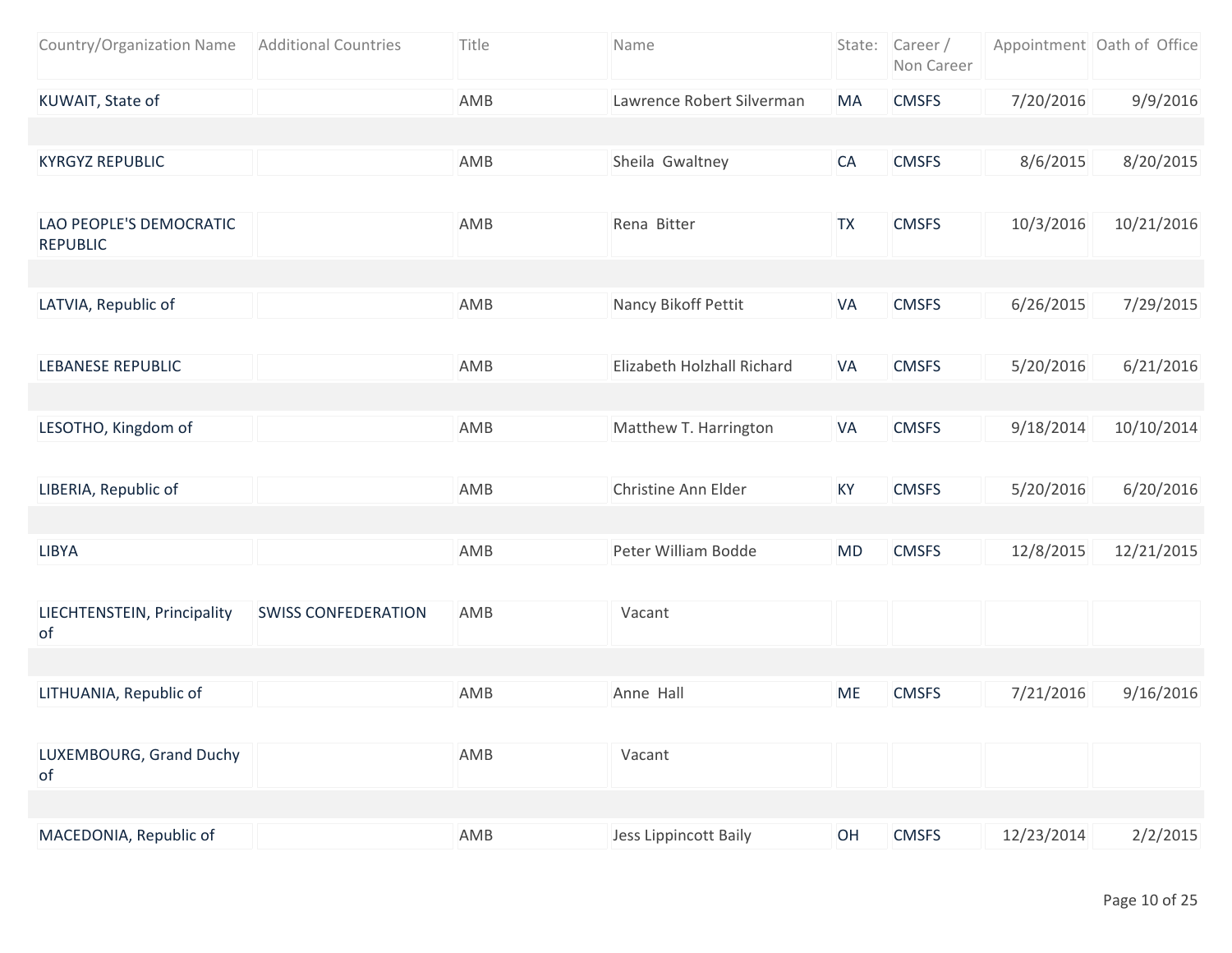| Country/Organization Name            | <b>Additional Countries</b>                    | Title | Name                   |           | State: Career /<br>Non Career |            | Appointment Oath of Office |
|--------------------------------------|------------------------------------------------|-------|------------------------|-----------|-------------------------------|------------|----------------------------|
| MADAGASCAR, Republic of              | COMOROS, Union of the                          | AMB   | Robert T. Yamate       | CA        | <b>CMSFS</b>                  | 11/25/2014 | 12/19/2014                 |
|                                      |                                                |       |                        |           |                               |            |                            |
| MALAWI, Republic of                  |                                                | AMB   | Virginia E. Palmer     | VA        | <b>CMSFS</b>                  | 12/18/2014 | 1/16/2015                  |
|                                      |                                                |       |                        |           |                               |            |                            |
| <b>MALAYSIA</b>                      |                                                | AMB   | Kamala Shirin Lakhdhir | <b>CT</b> | <b>CMSFS</b>                  | 12/19/2016 | 12/28/2016                 |
|                                      |                                                |       |                        |           |                               |            |                            |
| MALDIVES, Republic of                | SRI LANKA, Democratic<br>Socialist Republic of | AMB   | Atul Keshap            | VA        | <b>CMSFS</b>                  | 8/6/2015   | 8/12/2015                  |
|                                      |                                                |       |                        |           |                               |            |                            |
| MALI, Republic of                    |                                                | AMB   | Paul A. Folmsbee       | OK        | <b>CMSFS</b>                  | 5/27/2015  | 5/29/2015                  |
|                                      |                                                |       |                        |           |                               |            |                            |
| MALTA, Republic of                   |                                                | AMB   | Glenna Kathleen Hill   | CO        | <b>CMSFS</b>                  | 12/15/2015 | 1/13/2016                  |
| MARSHALL ISLANDS,<br>Republic of the |                                                | AMB   | Karen Brevard Stewart  | FL.       | <b>CMSFS</b>                  | 6/6/2016   | 7/18/2016                  |
|                                      |                                                |       |                        |           |                               |            |                            |
| MAURITANIA, Islamic<br>Republic of   |                                                | AMB   | Larry Edward Andre Jr. | VA        | <b>CMSFS</b>                  | 7/30/2014  | 8/13/2014                  |
|                                      |                                                |       |                        |           |                               |            |                            |
| MAURITIUS, Republic of               | SEYCHELLES, Republic of                        | AMB   | Vacant                 |           |                               |            |                            |
|                                      |                                                |       |                        |           |                               |            |                            |
| MICRONESIA, Federated<br>States of   |                                                | AMB   | Robert Annan Riley III | FL.       | <b>CMSFS</b>                  | 5/23/2016  | 7/29/2016                  |
|                                      |                                                |       |                        |           |                               |            |                            |
| MOLDOVA, Republic of                 |                                                | AMB   | James D. Pettit        | VA        | <b>CMSFS</b>                  | 12/11/2014 | 1/16/2015                  |
|                                      |                                                |       |                        |           |                               |            |                            |
| MONACO, Principality of              | <b>FRENCH REPUBLIC</b>                         | AMB   | Vacant                 |           |                               |            |                            |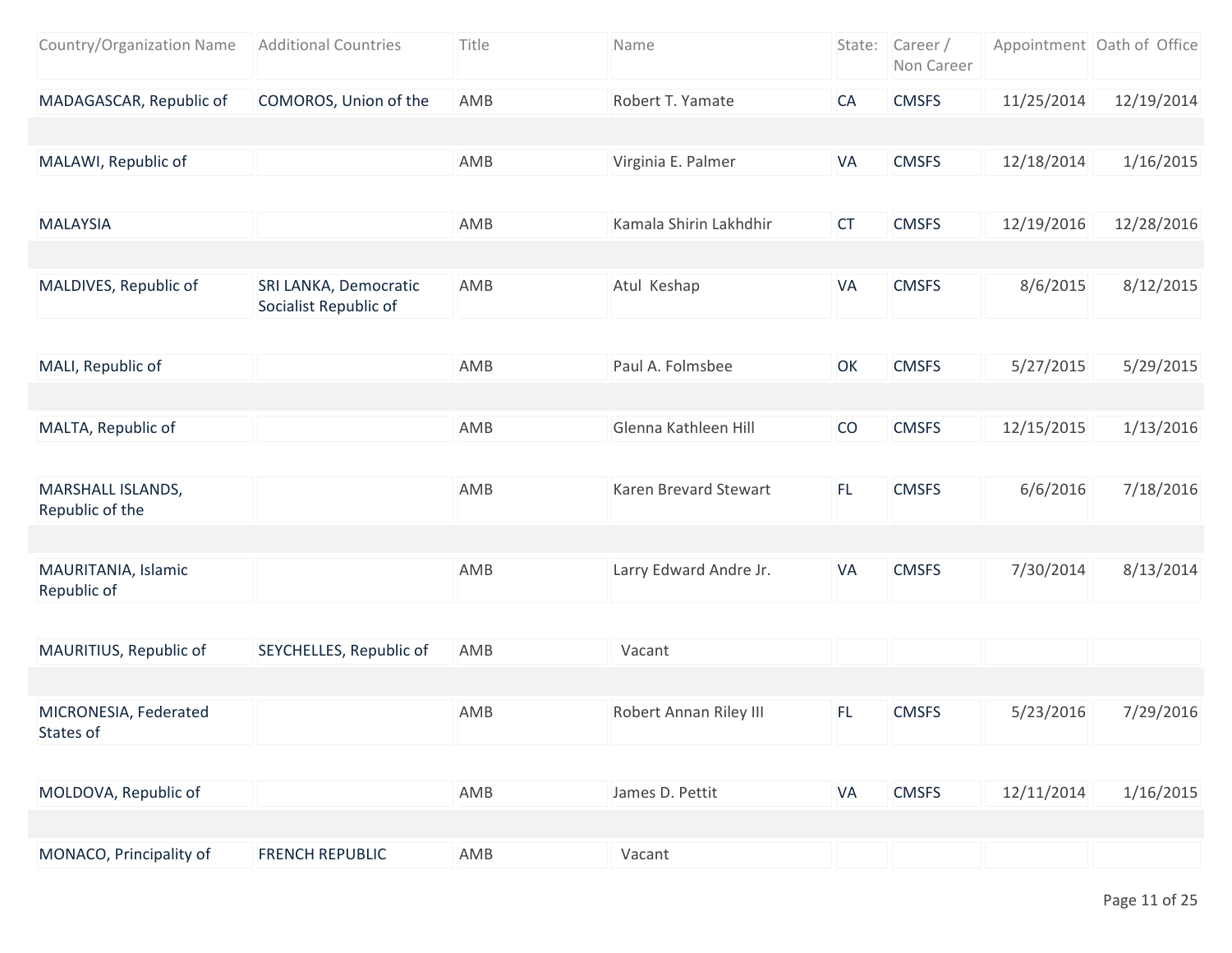| Country/Organization Name | <b>Additional Countries</b> | Title | Name                       | State:    | Career /<br>Non Career |            | Appointment Oath of Office |
|---------------------------|-----------------------------|-------|----------------------------|-----------|------------------------|------------|----------------------------|
|                           |                             |       |                            |           |                        |            |                            |
| <b>MONGOLIA</b>           |                             | AMB   | Jennifer Zimdahl Galt      | CO        | <b>CMSFS</b>           | 8/7/2015   | 9/15/2015                  |
|                           |                             |       |                            |           |                        |            |                            |
| <b>MONTENEGRO</b>         |                             | AMB   | Margaret Ann Uyehara       | OH        | <b>CMSFS</b>           | 12/23/2014 | 1/30/2015                  |
|                           |                             |       |                            |           |                        |            |                            |
| MOROCCO, Kingdom of       |                             | AMB   | Vacant                     |           |                        |            |                            |
|                           |                             |       |                            |           |                        |            |                            |
| MOZAMBIQUE, Republic of   |                             | AMB   | <b>Howard Dean Pittman</b> | <b>DC</b> | <b>CMSFS</b>           | 11/23/2015 | 12/23/2015                 |
|                           |                             |       |                            |           |                        |            |                            |
| NAMIBIA, Republic of      |                             | AMB   | Thomas Frederick Daughton  | AZ        | <b>CMSFS</b>           | 9/18/2014  | 10/6/2014                  |
|                           |                             |       |                            |           |                        |            |                            |
| NAURU, Republic of        | FIJI, Republic of           | AMB   | Judith Beth Cefkin         | CO        | <b>CMSFS</b>           | 12/11/2014 | 1/5/2015                   |
|                           | KIRIBATI, Republic of       |       |                            |           |                        |            |                            |
|                           | TONGA, Kingdom of           |       |                            |           |                        |            |                            |
|                           | <b>TUVALU</b>               |       |                            |           |                        |            |                            |

| NEPAL, Federal Democratic<br>Republic of |                                | AMB | Alaina B. Teplitz     | IL        | <b>CMSFS</b> | 8/7/2015 | 9/28/2015 |
|------------------------------------------|--------------------------------|-----|-----------------------|-----------|--------------|----------|-----------|
|                                          |                                |     |                       |           |              |          |           |
| NETHERLANDS, Kingdom of<br>the           |                                | AMB | Vacant                |           |              |          |           |
|                                          |                                |     |                       |           |              |          |           |
| <b>NEW ZEALAND</b>                       | SAMOA, Independent<br>State of | AMB | Vacant                |           |              |          |           |
|                                          |                                |     |                       |           |              |          |           |
| NICARAGUA, Republic of                   |                                | AMB | Laura Farnsworth Dogu | <b>TX</b> | <b>CMSFS</b> | 8/6/2015 | 8/12/2015 |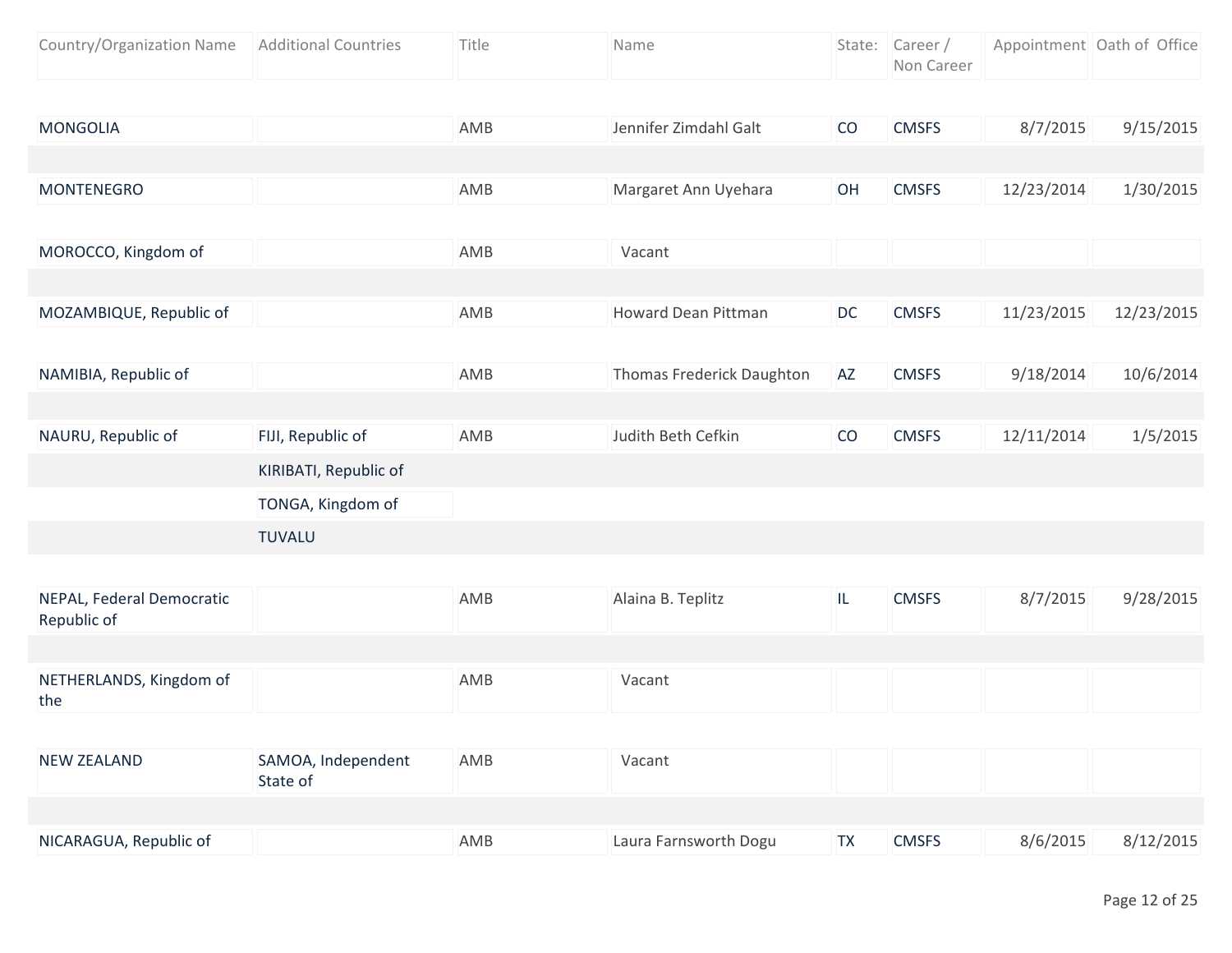| Country/Organization Name                 | <b>Additional Countries</b> | Title | Name                         |           | State: Career /<br>Non Career |            | Appointment Oath of Office |
|-------------------------------------------|-----------------------------|-------|------------------------------|-----------|-------------------------------|------------|----------------------------|
|                                           |                             |       |                              |           |                               |            |                            |
| NIGER, Republic of                        |                             | AMB   | Eunice S. Reddick            | DC        | <b>CMSFS</b>                  | 7/23/2014  | 8/1/2014                   |
|                                           |                             |       |                              |           |                               |            |                            |
| NIGERIA, Federal Republic of              |                             | AMB   | W. Stuart Symington          | <b>MO</b> | <b>CMSFS</b>                  | 10/3/2016  | 10/6/2016                  |
|                                           |                             |       |                              |           |                               |            |                            |
| NORWAY, Kingdom of                        |                             | AMB   | Vacant                       |           |                               |            |                            |
|                                           |                             |       |                              |           |                               |            |                            |
| OMAN, Sultanate of                        |                             | AMB   | <b>Marc Jonathan Sievers</b> | <b>MD</b> | <b>CMSFS</b>                  | 11/23/2015 | 12/18/2015                 |
|                                           |                             |       |                              |           |                               |            |                            |
| PAKISTAN, Islamic Republic<br>of          |                             | AMB   | David Hale                   | <b>NJ</b> | <b>CMSFS</b>                  | 9/21/2015  | 11/10/2015                 |
|                                           |                             |       |                              |           |                               |            |                            |
| PALAU, Republic of                        |                             | AMB   | Amy Jane Hyatt               | CA        | <b>CMSFS</b>                  | 1/2/2015   | 2/20/2015                  |
|                                           |                             |       |                              |           |                               |            |                            |
| PANAMA, Republic of                       |                             | AMB   | John D. Feeley               | DC        | <b>CMSFS</b>                  | 12/15/2015 | 1/15/2016                  |
|                                           |                             |       |                              |           |                               |            |                            |
| PAPUA NEW GUINEA,<br>Independent State of | <b>SOLOMON ISLANDS</b>      | AMB   | Catherine Ebert-Gray         | VA        | <b>CMSFS</b>                  | 12/15/2015 | 1/22/2016                  |
|                                           | VANUATU, Republic of        |       |                              |           |                               |            |                            |
|                                           |                             |       |                              |           |                               |            |                            |
| PARAGUAY, Republic of                     |                             | AMB   | Vacant                       |           |                               |            |                            |
|                                           |                             |       |                              |           |                               |            |                            |
| PERU, Republic of                         |                             | AMB   | Brian A. Nichols             | RI        | <b>CMSFS</b>                  | 6/20/2014  | 6/27/2014                  |
|                                           |                             |       |                              |           |                               |            |                            |
| PHILIPPINES, Republic of the              |                             | AMB   | Sung Y. Kim                  | CA        | <b>CMSFS</b>                  | 10/7/2016  | 11/3/2016                  |
|                                           |                             |       |                              |           |                               |            |                            |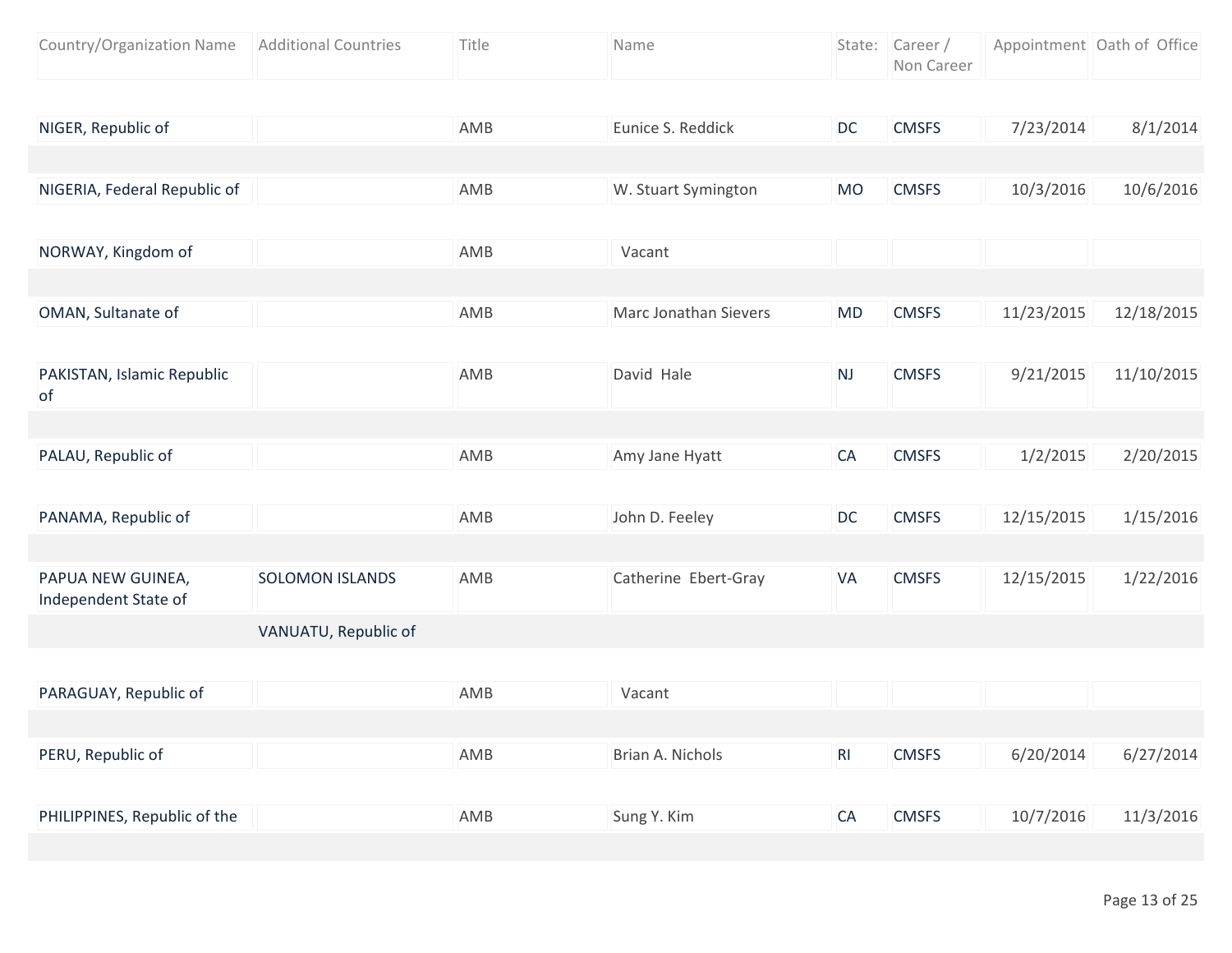| Country/Organization Name   Additional Countries | Title | Name             |     | State: Career/<br>Non Career |          | Appointment Oath of Office |
|--------------------------------------------------|-------|------------------|-----|------------------------------|----------|----------------------------|
| POLAND, Republic of                              | AMB   | Paul Wayne Jones | MD. | <b>CMSFS</b>                 | 8/7/2015 | 9/11/2015                  |

| PORTUGESE REPUBLIC                      |                                            | AMB | Vacant                    |           |              |            |           |
|-----------------------------------------|--------------------------------------------|-----|---------------------------|-----------|--------------|------------|-----------|
|                                         |                                            |     |                           |           |              |            |           |
| QATAR, State of                         |                                            | AMB | Dana Shell Smith          | VA        | <b>CMSFS</b> | 7/21/2014  | 7/24/2014 |
|                                         |                                            |     |                           |           |              |            |           |
| <b>ROMANIA</b>                          |                                            | AMB | Hans G. Klemm             | MI        | <b>CMSFS</b> | 8/7/2015   | 9/16/2015 |
|                                         |                                            |     |                           |           |              |            |           |
| <b>RUSSIAN FEDERATION</b>               |                                            | AMB | John F. Tefft             | VA        | <b>CMSFS</b> | 8/5/2014   | 8/5/2014  |
|                                         |                                            |     |                           |           |              |            |           |
| RWANDA, Republic of                     |                                            | AMB | Erica J. Barks Ruggles    | <b>MN</b> | <b>CMSFS</b> | 12/15/2014 | 1/12/2015 |
|                                         |                                            |     |                           |           |              |            |           |
| SAINT KITTS AND NEVIS,<br>Federation of | <b>ANTIGUA and BARBUDA</b>                 | AMB | Linda Swartz Taglialatela | <b>NY</b> | <b>CMSES</b> | 12/16/2015 | 1/14/2016 |
|                                         | <b>BARBADOS</b>                            |     |                           |           |              |            |           |
|                                         | DOMINICA,<br>Commonwealth of               |     |                           |           |              |            |           |
|                                         | <b>GRENADA</b>                             |     |                           |           |              |            |           |
|                                         | <b>SAINT LUCIA</b>                         |     |                           |           |              |            |           |
|                                         | SAINT VINCENT AND THE<br><b>GRENADINES</b> |     |                           |           |              |            |           |
|                                         |                                            |     |                           |           |              |            |           |
| <b>SAINT LUCIA</b>                      | <b>ANTIGUA and BARBUDA</b>                 | AMB | Linda Swartz Taglialatela | <b>NY</b> | <b>CMSES</b> | 12/16/2015 | 1/14/2016 |
|                                         | <b>BARBADOS</b>                            |     |                           |           |              |            |           |
|                                         | DOMINICA,<br>Commonwealth of               |     |                           |           |              |            |           |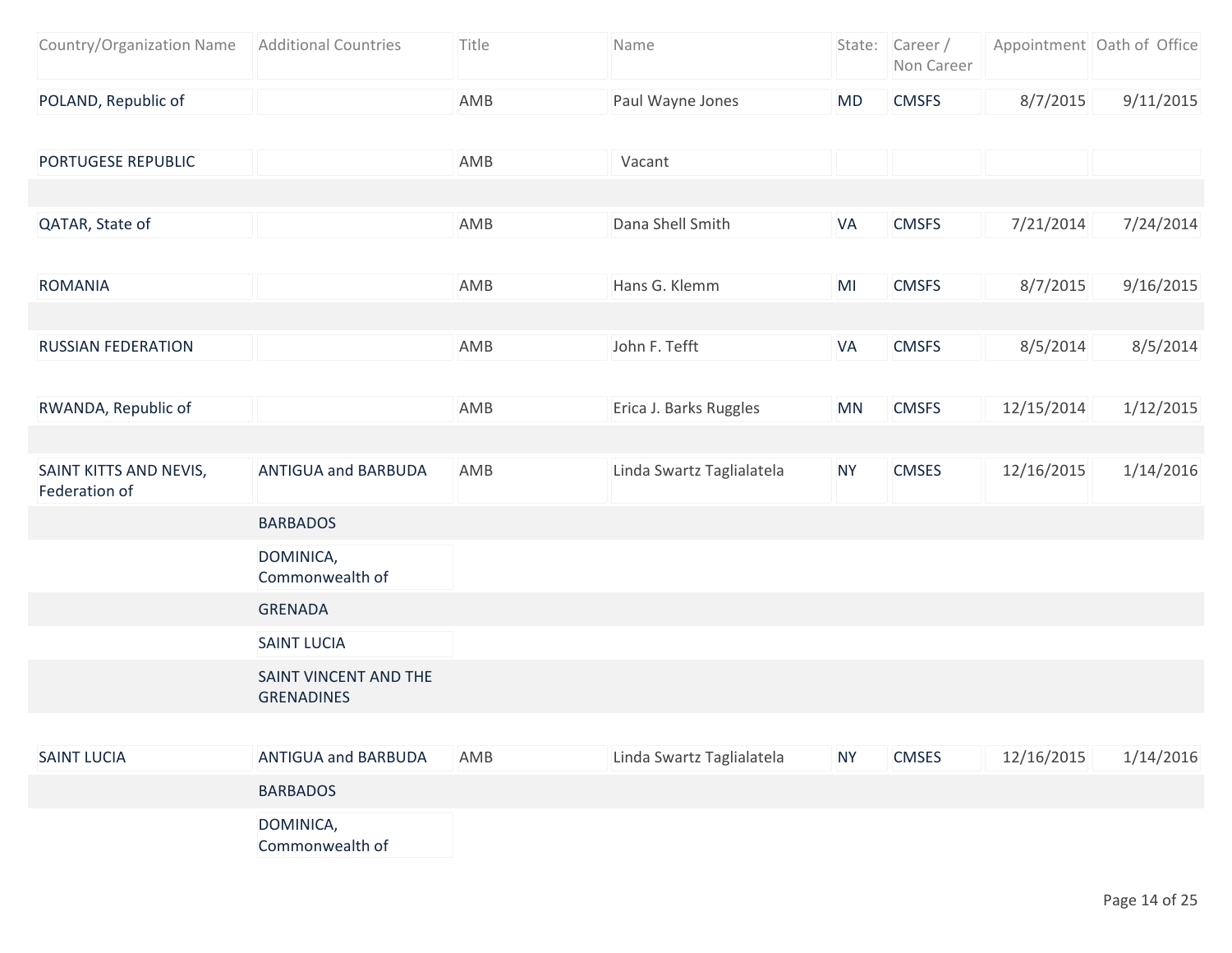| Country/Organization Name                        | <b>Additional Countries</b>                | Title | Name                      |           | State: Career/<br>Non Career |            | Appointment Oath of Office |
|--------------------------------------------------|--------------------------------------------|-------|---------------------------|-----------|------------------------------|------------|----------------------------|
| <b>SAINT LUCIA</b>                               | <b>GRENADA</b>                             | AMB   | Linda Swartz Taglialatela | <b>NY</b> | <b>CMSES</b>                 | 12/16/2015 | 1/14/2016                  |
|                                                  | SAINT KITTS AND NEVIS,<br>Federation of    |       |                           |           |                              |            |                            |
|                                                  | SAINT VINCENT AND THE<br><b>GRENADINES</b> |       |                           |           |                              |            |                            |
| SAINT VINCENT AND THE<br><b>GRENADINES</b>       | <b>ANTIGUA and BARBUDA</b>                 | AMB   | Linda Swartz Taglialatela | <b>NY</b> | <b>CMSES</b>                 | 12/16/2015 | 1/14/2016                  |
|                                                  | <b>BARBADOS</b>                            |       |                           |           |                              |            |                            |
|                                                  | DOMINICA,<br>Commonwealth of               |       |                           |           |                              |            |                            |
|                                                  | <b>GRENADA</b>                             |       |                           |           |                              |            |                            |
|                                                  | SAINT KITTS AND NEVIS,<br>Federation of    |       |                           |           |                              |            |                            |
|                                                  | <b>SAINT LUCIA</b>                         |       |                           |           |                              |            |                            |
|                                                  |                                            |       |                           |           |                              |            |                            |
| SAMOA, Independent State of NEW ZEALAND          |                                            | AMB   | Vacant                    |           |                              |            |                            |
|                                                  |                                            |       |                           |           |                              |            |                            |
| SAN MARINO, Republic of                          | <b>ITALIAN REPUBLIC</b>                    | AMB   | Vacant                    |           |                              |            |                            |
|                                                  |                                            |       |                           |           |                              |            |                            |
| SAO TOME AND PRINCIPE,<br>Democratic Republic of | <b>GABONESE REPUBLIC</b>                   | AMB   | Cynthia H. Akuetteh       | <b>DC</b> | <b>CMSFS</b>                 | 8/1/2014   | 8/13/2014                  |
|                                                  |                                            |       |                           |           |                              |            |                            |
| SAUDI ARABIA, Kingdom of                         |                                            | AMB   | Vacant                    |           |                              |            |                            |
|                                                  |                                            |       |                           |           |                              |            |                            |
| SENEGAL, Republic of                             | GUINEA-BISSAU, Republic<br>of              | AMB   | Vacant                    |           |                              |            |                            |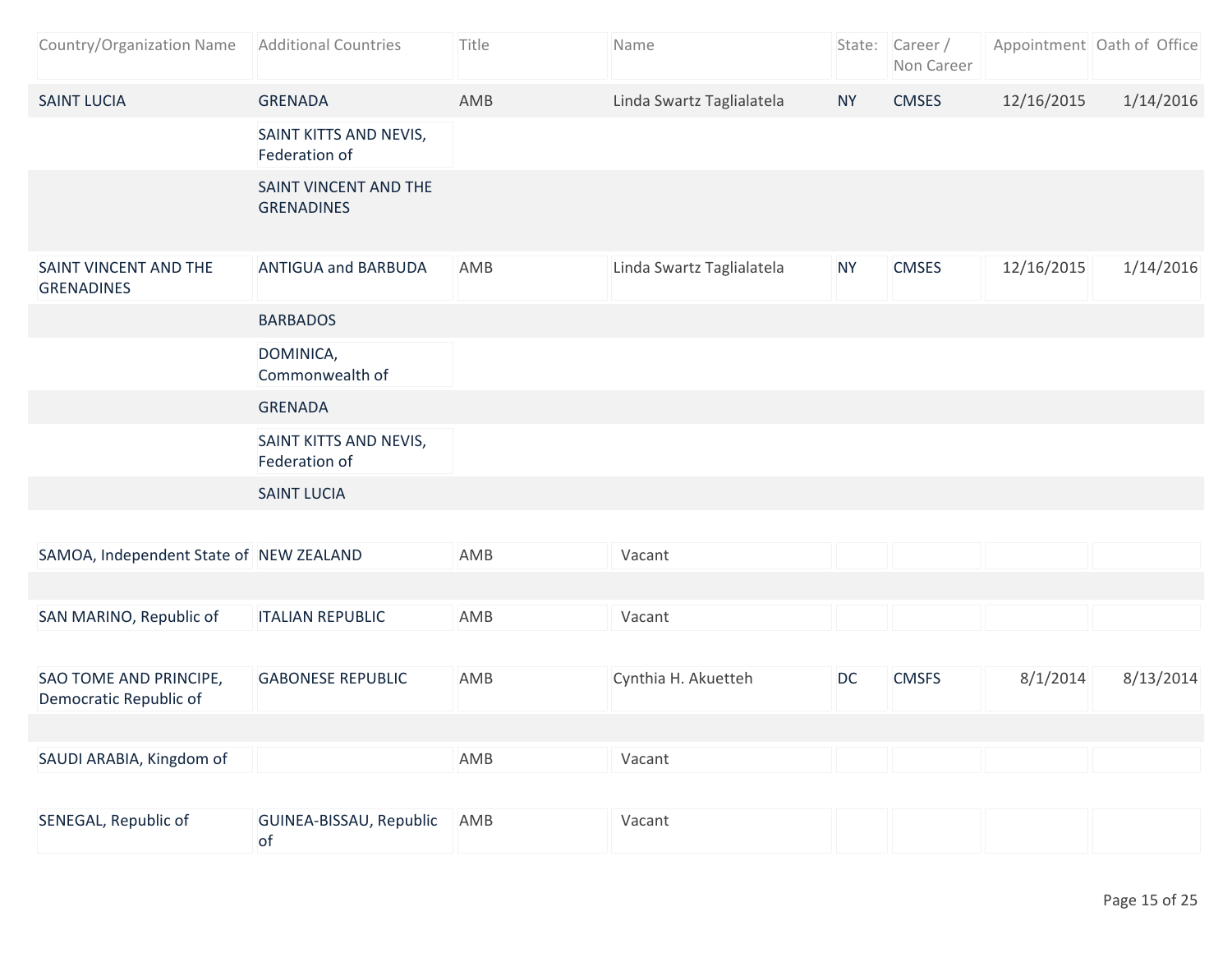| Country/Organization Name    | <b>Additional Countries</b>               | Title | Name                        |           | State: Career /<br>Non Career |            | Appointment Oath of Office |
|------------------------------|-------------------------------------------|-------|-----------------------------|-----------|-------------------------------|------------|----------------------------|
|                              |                                           |       |                             |           |                               |            |                            |
| SERBIA, Republic of          |                                           | AMB   | Kyle R. Scott               | AZ        | <b>CMSFS</b>                  | 12/15/2015 | 1/29/2016                  |
|                              |                                           |       |                             |           |                               |            |                            |
| SEYCHELLES, Republic of      | MAURITIUS, Republic of                    | AMB   | Vacant                      |           |                               |            |                            |
|                              |                                           |       |                             |           |                               |            |                            |
| SIERRA LEONE, Republic of    |                                           | AMB   | John Hoover                 | MA        | <b>CMSFS</b>                  | 9/12/2014  | 9/22/2014                  |
|                              |                                           |       |                             |           |                               |            |                            |
| SINGAPORE, Republic of       |                                           | AMB   | Vacant                      |           |                               |            |                            |
|                              |                                           |       |                             |           |                               |            |                            |
| <b>SLOVAK REPUBLIC</b>       |                                           | AMB   | Adam H. Sterling            | VA        | <b>CMSFS</b>                  | 5/25/2016  | 8/12/2016                  |
|                              |                                           |       |                             |           |                               |            |                            |
| SLOVENIA, Republic of        |                                           | AMB   | <b>Brent Robert Hartley</b> | OR        | <b>CMSFS</b>                  | 12/5/2014  | 1/16/2015                  |
|                              |                                           |       |                             |           |                               |            |                            |
| <b>SOLOMON ISLANDS</b>       | PAPUA NEW GUINEA,<br>Independent State of | AMB   | Catherine Ebert-Gray        | VA        | <b>CMSFS</b>                  | 12/15/2015 | 1/22/2016                  |
|                              | VANUATU, Republic of                      |       |                             |           |                               |            |                            |
|                              |                                           |       |                             |           |                               |            |                            |
| SOMALIA, Federal Republic of |                                           | AMB   | Stephen Michael Schwartz    | <b>MD</b> | <b>CMSFS</b>                  | 5/20/2016  | 6/27/2016                  |
|                              |                                           |       |                             |           |                               |            |                            |
| SOUTH AFRICA, Republic of    |                                           | AMB   | Vacant                      |           |                               |            |                            |
|                              |                                           |       |                             |           |                               |            |                            |
| SOUTH SUDAN, Republic of     |                                           | AMB   | Mary Catherine Phee         | IL.       | <b>CMSFS</b>                  | 6/26/2015  | 7/15/2015                  |
|                              |                                           |       |                             |           |                               |            |                            |
| SPAIN, Kingdom of            | ANDORRA, Principality of                  | AMB   | Vacant                      |           |                               |            |                            |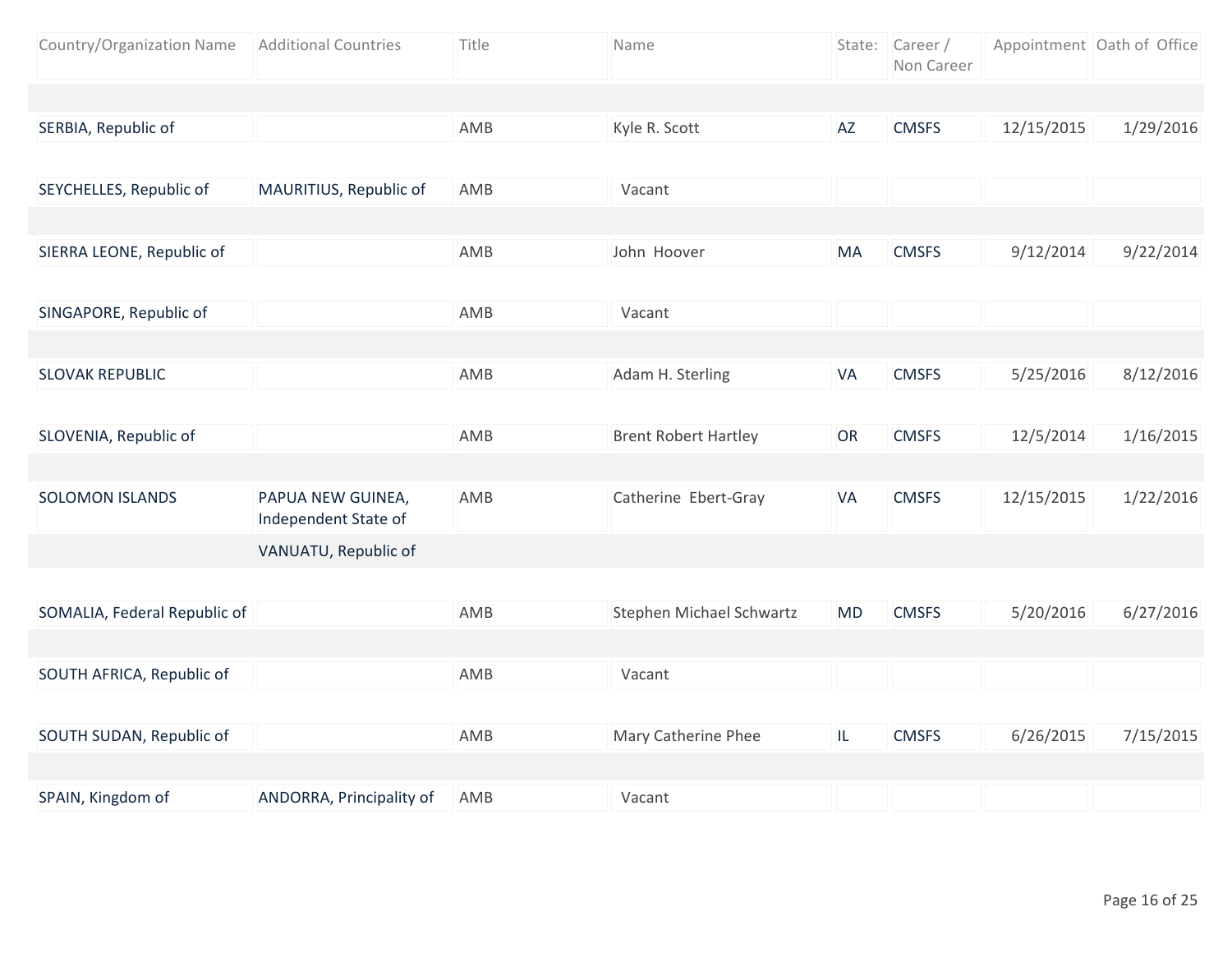| Country/Organization Name                           | <b>Additional Countries</b>       | Title | Name                        |           | State: Career /<br>Non Career |            | Appointment Oath of Office |
|-----------------------------------------------------|-----------------------------------|-------|-----------------------------|-----------|-------------------------------|------------|----------------------------|
| SRI LANKA, Democratic<br>Socialist Republic of      | MALDIVES, Republic of             | AMB   | Atul Keshap                 | VA        | <b>CMSFS</b>                  | 8/6/2015   | 8/12/2015                  |
|                                                     |                                   |       |                             |           |                               |            |                            |
| SUDAN, Republic of the                              |                                   | AMB   | Vacant                      |           |                               |            |                            |
| SURINAME, Republic of                               |                                   | AMB   | Edwin Richard Nolan, Jr.    | MA        | <b>CMSFS</b>                  | 10/26/2015 | 11/23/2015                 |
| SWAZILAND, Kingdom of                               |                                   | AMB   | Lisa J. Peterson            | VA        | <b>CMSFS</b>                  | 11/25/2015 | 1/4/2016                   |
| SWEDEN, Kingdom of                                  |                                   | AMB   | Vacant                      |           |                               |            |                            |
|                                                     |                                   |       |                             |           |                               |            |                            |
| <b>SWISS CONFEDERATION</b>                          | LIECHTENSTEIN,<br>Principality of | AMB   | Vacant                      |           |                               |            |                            |
|                                                     |                                   |       |                             |           |                               |            |                            |
| SYRIAN ARAB REPUBLIC                                |                                   | AMB   | Vacant                      |           |                               |            |                            |
| TAJIKISTAN, Republic of                             |                                   | AMB   | Elisabeth I. Millard        | VA        | <b>CMSFS</b>                  | 11/23/2015 | 12/14/2015                 |
| TANZANIA, United Republic of                        |                                   | AMB   | Vacant                      |           |                               |            |                            |
|                                                     |                                   |       |                             |           |                               |            |                            |
| THAILAND, Kingdom of                                |                                   | AMB   | <b>Glyn Townsend Davies</b> | DC        | <b>CMSFS</b>                  | 8/7/2015   | 9/14/2015                  |
| TIMOR-LESTE, Democratic<br>Republic of (East Timor) |                                   | AMB   | Karen Clark Stanton         | MI        | <b>CMSFS</b>                  | 11/18/2014 | 12/17/2014                 |
|                                                     |                                   |       |                             |           |                               |            |                            |
| <b>TOGOLESE REPUBLIC</b>                            |                                   | AMB   | David R. Gilmour            | <b>TX</b> | <b>CMSFS</b>                  | 10/16/2015 | 11/5/2015                  |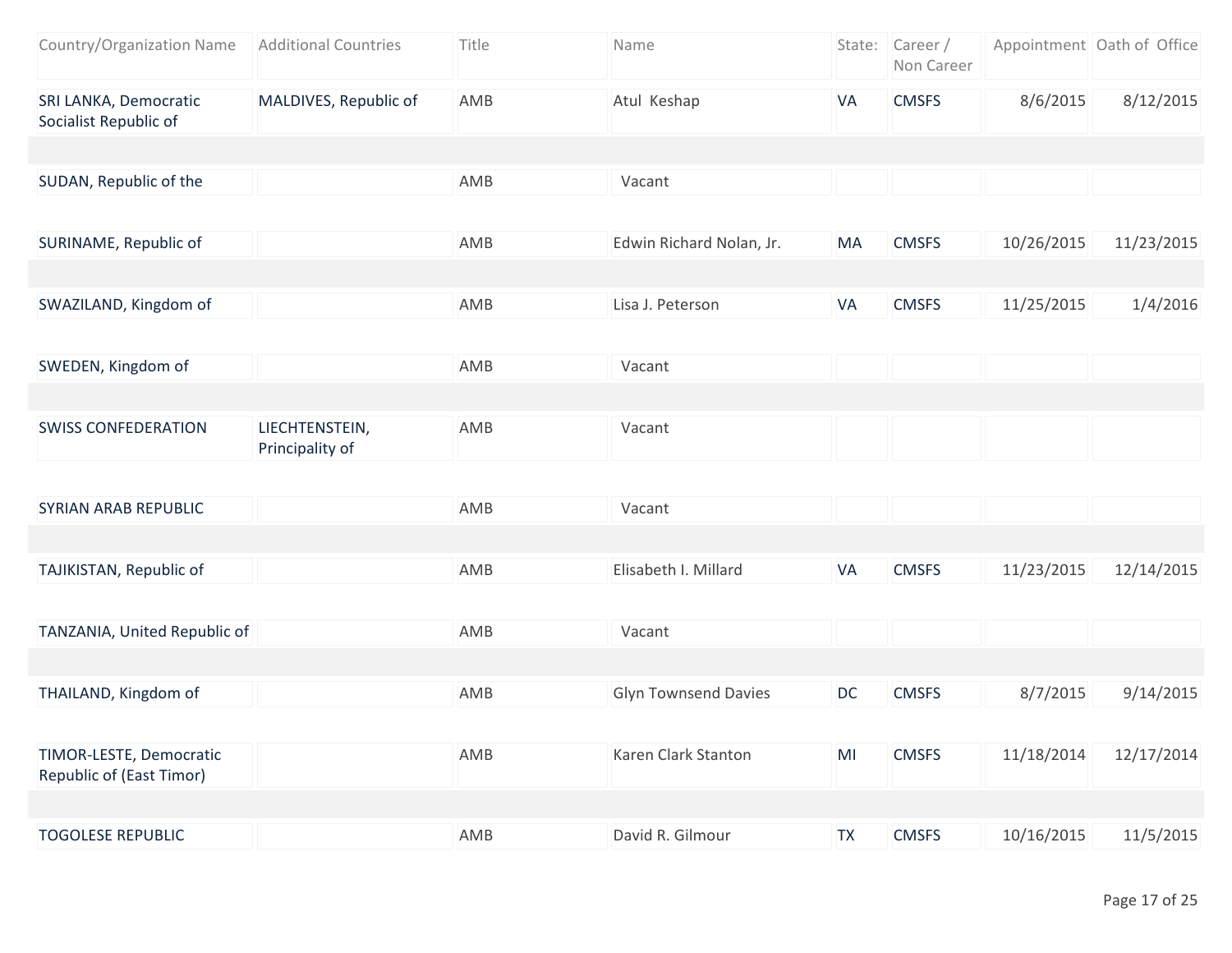| Country/Organization Name           | <b>Additional Countries</b> | Title | Name                 |           | State: Career/<br>Non Career |            | Appointment Oath of Office |
|-------------------------------------|-----------------------------|-------|----------------------|-----------|------------------------------|------------|----------------------------|
| TONGA, Kingdom of                   | FIJI, Republic of           | AMB   | Judith Beth Cefkin   | CO        | <b>CMSFS</b>                 | 12/11/2014 | 1/5/2015                   |
|                                     | KIRIBATI, Republic of       |       |                      |           |                              |            |                            |
|                                     | NAURU, Republic of          |       |                      |           |                              |            |                            |
|                                     | <b>TUVALU</b>               |       |                      |           |                              |            |                            |
| TRINIDAD AND TOBAGO,<br>Republic of |                             | AMB   | Vacant               |           |                              |            |                            |
| TUNISIA, Republic of                |                             | AMB   | Daniel H. Rubinstein | VA        | <b>CMSFS</b>                 | 10/15/2015 | 10/22/2015                 |
|                                     |                             |       |                      |           |                              |            |                            |
| <b>TURKEY, Republic of</b>          |                             | AMB   | John R. Bass         | <b>NY</b> | <b>CMSFS</b>                 | 9/18/2014  | 10/7/2014                  |
|                                     |                             |       |                      |           |                              |            |                            |
| TURKMENISTAN                        |                             | AMB   | Allan P. Mustard     | <b>WA</b> | <b>CMSFS</b>                 | 11/24/2014 | 11/25/2014                 |
|                                     |                             |       |                      |           |                              |            |                            |
| <b>TUVALU</b>                       | FIJI, Republic of           | AMB   | Judith Beth Cefkin   | CO        | <b>CMSFS</b>                 | 12/11/2014 | 1/5/2015                   |
|                                     | KIRIBATI, Republic of       |       |                      |           |                              |            |                            |
|                                     | NAURU, Republic of          |       |                      |           |                              |            |                            |
|                                     | TONGA, Kingdom of           |       |                      |           |                              |            |                            |
|                                     |                             |       |                      |           |                              |            |                            |
| UGANDA, Republic of                 |                             | AMB   | Deborah R. Malac     | VA        | <b>CMSFS</b>                 | 12/18/2015 | 2/5/2016                   |
|                                     |                             |       |                      |           |                              |            |                            |
| <b>UKRAINE</b>                      |                             | AMB   | Marie L. Yovanovitch | <b>CT</b> | <b>CMSFS</b>                 | 8/12/2016  | 8/12/2016                  |
|                                     |                             |       |                      |           |                              |            |                            |
| UNITED ARAB EMIRATES                |                             | AMB   | Barbara A. Leaf      | <b>VA</b> | <b>CMSFS</b>                 | 11/25/2014 | 12/9/2014                  |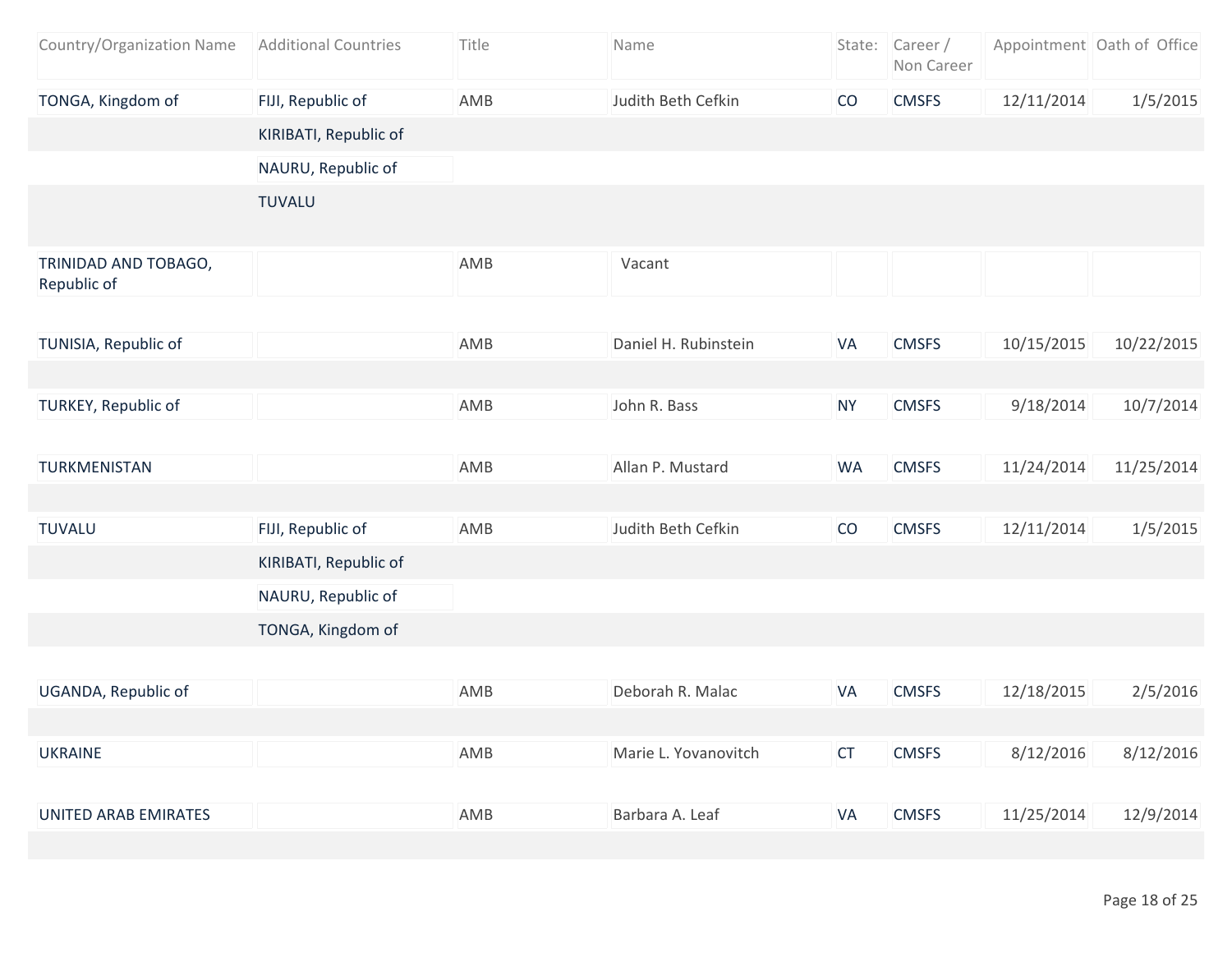| Country/Organization Name   Additional Countries                            | Title | <b>Name</b> | State: Career/<br>Non Career | Appointment Oath of Office |
|-----------------------------------------------------------------------------|-------|-------------|------------------------------|----------------------------|
| UNITED KINGDOM (United<br>Kingdom of Great Britian and<br>Northern Ireland) | AMB   | Vacant      |                              |                            |

| UNITED MEXICAN STATES                          | AMB | Roberta S. Jacobson   | MD | 5/4/2016<br><b>CMSES</b>   | 5/5/2016  |
|------------------------------------------------|-----|-----------------------|----|----------------------------|-----------|
|                                                |     |                       |    |                            |           |
| <b>URUGUAY, Oriental Republic</b><br><b>of</b> | AMB | Kelly A. Keiderling   | VA | 5/20/2016<br><b>CMSFS</b>  | 6/23/2016 |
|                                                |     |                       |    |                            |           |
| UZBEKISTAN, Republic of                        | AMB | Pamela Leora Spratlen | CA | 12/16/2014<br><b>CMSFS</b> | 1/6/2015  |

| VANUATU, Republic of | PAPUA NEW GUINEA,<br>Independent State of | AMB | Catherine Ebert-Gray | <b>VA</b> | <b>CMSFS</b> | 12/15/2015 | 1/22/2016 |
|----------------------|-------------------------------------------|-----|----------------------|-----------|--------------|------------|-----------|
|                      | SOLOMON ISLANDS                           |     |                      |           |              |            |           |

| VENEZUELA, Bolivarian<br>Republic of     | AMB | Vacant                |           |              |            |            |
|------------------------------------------|-----|-----------------------|-----------|--------------|------------|------------|
|                                          |     |                       |           |              |            |            |
| <b>VIETNAM, Socialist Republic</b><br>of | AMB | Theodore G. Osius III | <b>MD</b> | <b>CMSFS</b> | 11/18/214  | 11/20/2014 |
|                                          |     |                       |           |              |            |            |
| YEMEN, Republic of                       | AMB | Matthew H. Tueller    | UT        | <b>CMSFS</b> | 4/28/2014  | 5/8/2014   |
|                                          |     |                       |           |              |            |            |
| ZAMBIA, Republic of                      | AMB | Eric T. Schultz       | <b>VA</b> | <b>CMSFS</b> | 9/18/2014  | 10/14/2014 |
|                                          |     |                       |           |              |            |            |
| ZIMBABWE, Republic of                    | AMB | Harry K. Thomas, Jr.  | <b>NY</b> | <b>CMSFS</b> | 10/26/2015 | 12/8/2015  |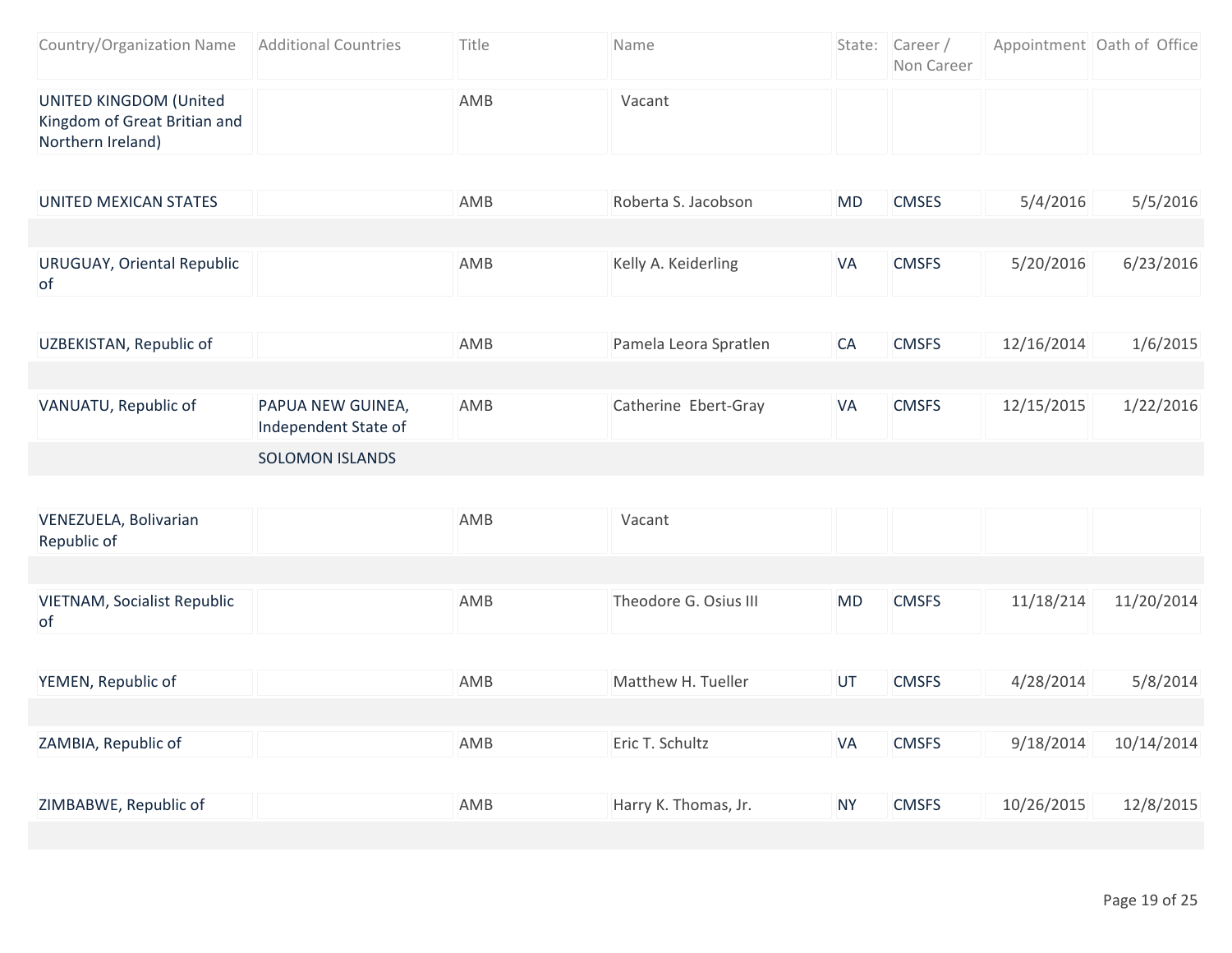| Country/Organization Name                                                                                                                                       | <b>Additional Countries</b> | Title                                                                                                                                                                                                            | Name   |            | State: Career/<br>Non Career |          | Appointment Oath of Office |
|-----------------------------------------------------------------------------------------------------------------------------------------------------------------|-----------------------------|------------------------------------------------------------------------------------------------------------------------------------------------------------------------------------------------------------------|--------|------------|------------------------------|----------|----------------------------|
| <b>USOAS (United States of</b><br>America Mission to the<br><b>Organization of American</b><br>States) - Washington DC                                          |                             | AMB/Permanent<br>Representative of<br>the United States of<br>America to the<br>Organization of<br><b>American States</b>                                                                                        | Vacant |            |                              |          |                            |
| <b>UNVIE (United States of</b><br>America Mission to the<br>Vienna Office of the United<br>Nations and IAEA<br>(International Atomic Energy<br>Agency) - Vienna |                             | AMB/Representativ<br>e of the U.S. to the<br>Vienna Office of the<br><b>United Nations and</b><br>Representative of<br>the United States of<br>America to the<br>International<br><b>Atomic Energy</b><br>Agency | Vacant |            |                              |          |                            |
| ICAO (International Civil<br><b>Aviation Organization) -</b><br>Montreal                                                                                        |                             | AMB/Representativ<br>e of the United<br><b>States of America</b><br>on the Council of                                                                                                                            | Vacant |            |                              |          |                            |
|                                                                                                                                                                 |                             | the International<br><b>Civil Aviation</b><br>Organization                                                                                                                                                       |        |            |                              |          |                            |
| $110 \text{ All}$ $110 \text{ R}$ $110 \text{ R}$                                                                                                               |                             | ABAD/Depresentative Blogue Data Leonard                                                                                                                                                                          |        | <b>NAN</b> | $C^{\text{N}}$               | 7/7/201C | $0/2$ $(2001C$             |

| USAU (U.S. Mission to the    | AMB/Representativ Mary Beth Leonard | MA | <b>CMSFS</b> | 7/5/2016 | 8/5/2016 |
|------------------------------|-------------------------------------|----|--------------|----------|----------|
| African Union) - Addis Ababa | e of the United                     |    |              |          |          |
|                              | States of America to                |    |              |          |          |
|                              | the African Union                   |    |              |          |          |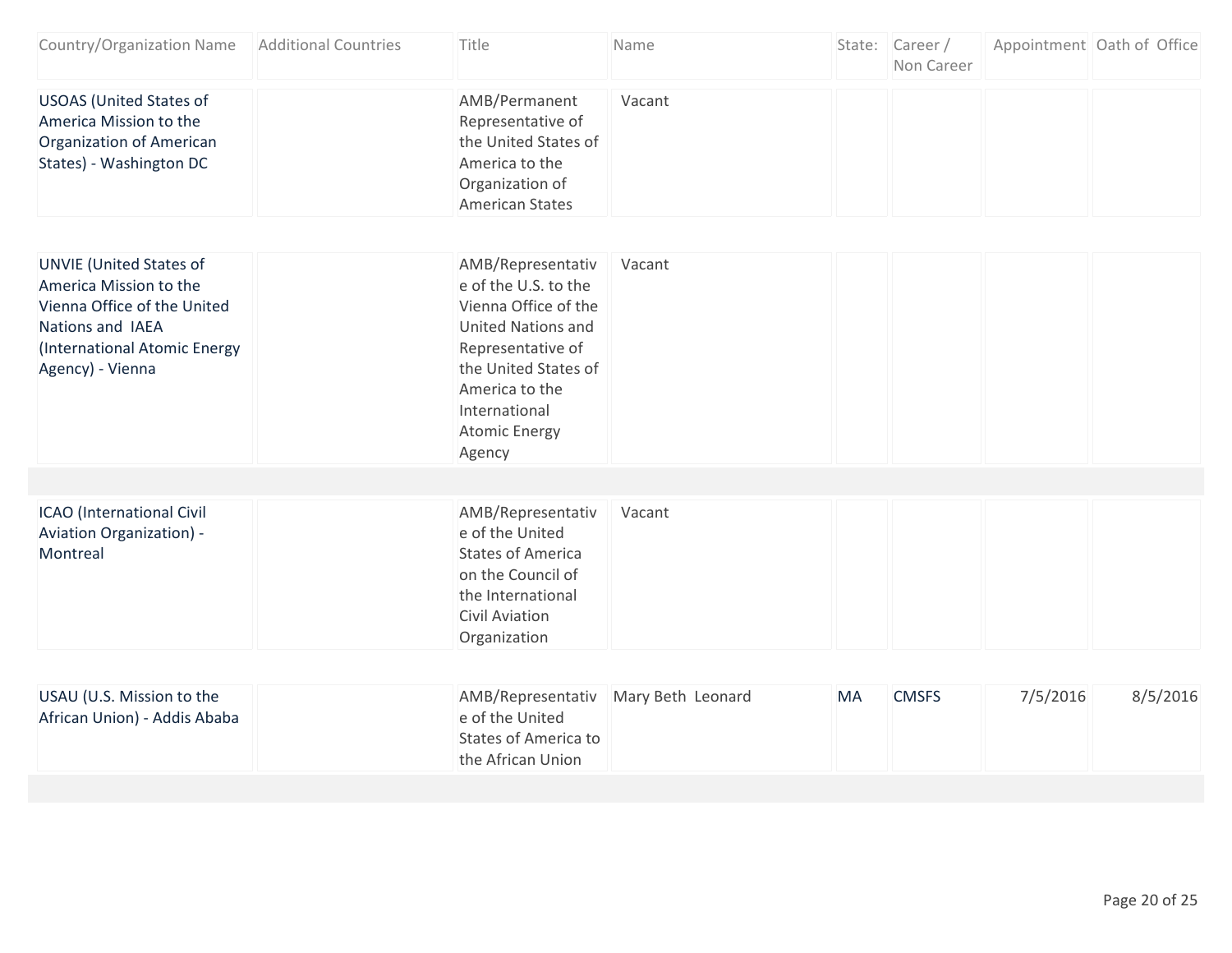| Country/Organization Name Additional Countries                                              | Title                                                                                                                                                                                                                                                                                                                  | Name   |           | State: Career/<br>Non Career | Appointment Oath of Office |           |
|---------------------------------------------------------------------------------------------|------------------------------------------------------------------------------------------------------------------------------------------------------------------------------------------------------------------------------------------------------------------------------------------------------------------------|--------|-----------|------------------------------|----------------------------|-----------|
| <b>USASEAN (U.S. Mission to</b><br>the Association of Southeast<br>Asian Nations) - Jakarta | AMB/Representativ<br>e of the United<br>States of America to<br>the Association of<br>the Southeast Asian<br><b>Nations</b>                                                                                                                                                                                            | Vacant |           |                              |                            |           |
| USEU (U.S. Mission to the                                                                   | AMB/Representativ                                                                                                                                                                                                                                                                                                      | Vacant |           |                              |                            |           |
| European Union) - Brussels                                                                  | e of the United<br><b>States of America to</b><br>the European Union                                                                                                                                                                                                                                                   |        |           |                              |                            |           |
|                                                                                             |                                                                                                                                                                                                                                                                                                                        |        |           |                              |                            |           |
| U.S. Mission to the UN and<br>Other International<br>Organizations - Geneva                 | AMB/Representativ<br>e of the United<br><b>States of America to</b><br>the Office of the<br><b>United Nations and</b><br>Other International<br>Organizations in<br>Geneva                                                                                                                                             | Vacant |           |                              |                            |           |
|                                                                                             |                                                                                                                                                                                                                                                                                                                        |        |           |                              |                            |           |
| USUN - (U.S. Mission to the<br><b>United Nations) - New York</b>                            | AMB/Representativ Nikki R. Haley<br>e of the United<br><b>States of America to</b><br>the United Nations,<br>with the rank and<br>status of<br>Ambassador<br>Extraordinary and<br>Plenipotentiary, and<br>the Representative<br>of the United States<br>of America in the<br>Security Council of<br>the United Nations |        | <b>SC</b> | <b>NC</b>                    | 1/24/2017                  | 1/25/2017 |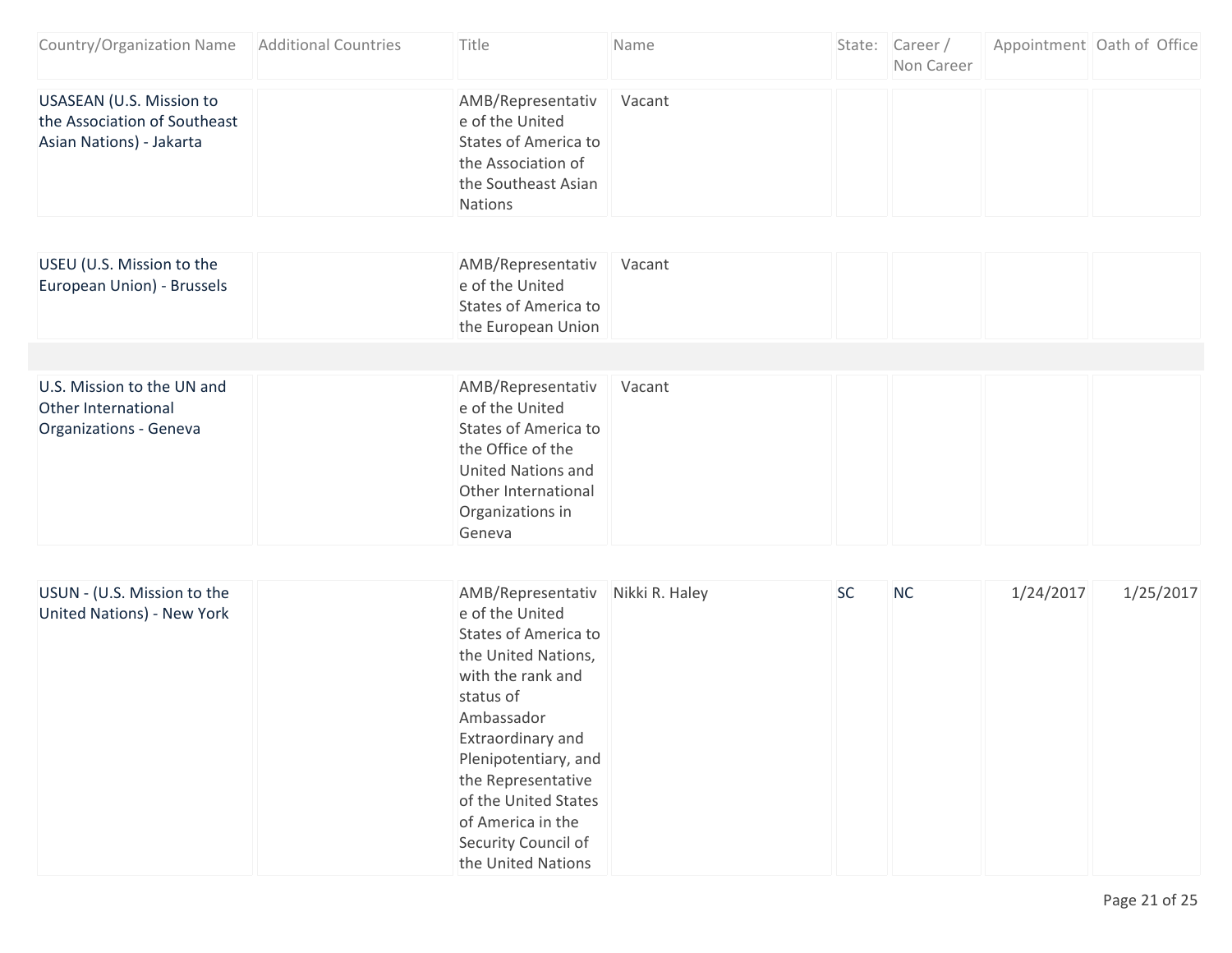| Country/Organization Name                                                                                         | <b>Additional Countries</b> | Title                                                                                                                                          | Name           |           | State: Career/<br>Non Career |           | Appointment Oath of Office |
|-------------------------------------------------------------------------------------------------------------------|-----------------------------|------------------------------------------------------------------------------------------------------------------------------------------------|----------------|-----------|------------------------------|-----------|----------------------------|
|                                                                                                                   |                             |                                                                                                                                                |                |           |                              |           |                            |
| USOECD (U.S. Representative<br>to the Organization for<br><b>Economic Cooperation and</b><br>Development) - Paris |                             | AMB/U.S.<br>Representative to<br>the Organization for<br>Economic<br>Cooperation and<br>Development                                            | Vacant         |           |                              |           |                            |
|                                                                                                                   |                             |                                                                                                                                                |                |           |                              |           |                            |
| USNATO (U.S. Mission to the<br>North Atlantic Treaty<br>Organization) - Brussels                                  |                             | <b>AMB/United States</b><br>of America<br>Permanent<br>Representative on<br>the Council of the<br>North Atlantic<br><b>Treaty Organization</b> | Vacant         |           |                              |           |                            |
|                                                                                                                   |                             |                                                                                                                                                |                |           |                              |           |                            |
| Conference on<br>Disarmament - Geneva                                                                             |                             | <b>AMB/United States</b><br>of America<br>Representative to<br>the Conference on<br>Disarmament                                                | Robert A. Wood | <b>NY</b> | <b>CMSFS</b>                 | 7/21/2014 | 8/1/2014                   |
|                                                                                                                   |                             |                                                                                                                                                |                |           |                              |           |                            |
| <b>OSCE</b> (Organization for<br>Security and Cooperation in<br>Europe) - Vienna                                  |                             | <b>AMB/United States</b><br>of America<br>Representative to<br>the Organization for<br>Security &<br>Cooperation in<br>Europe                  | Vacant         |           |                              |           |                            |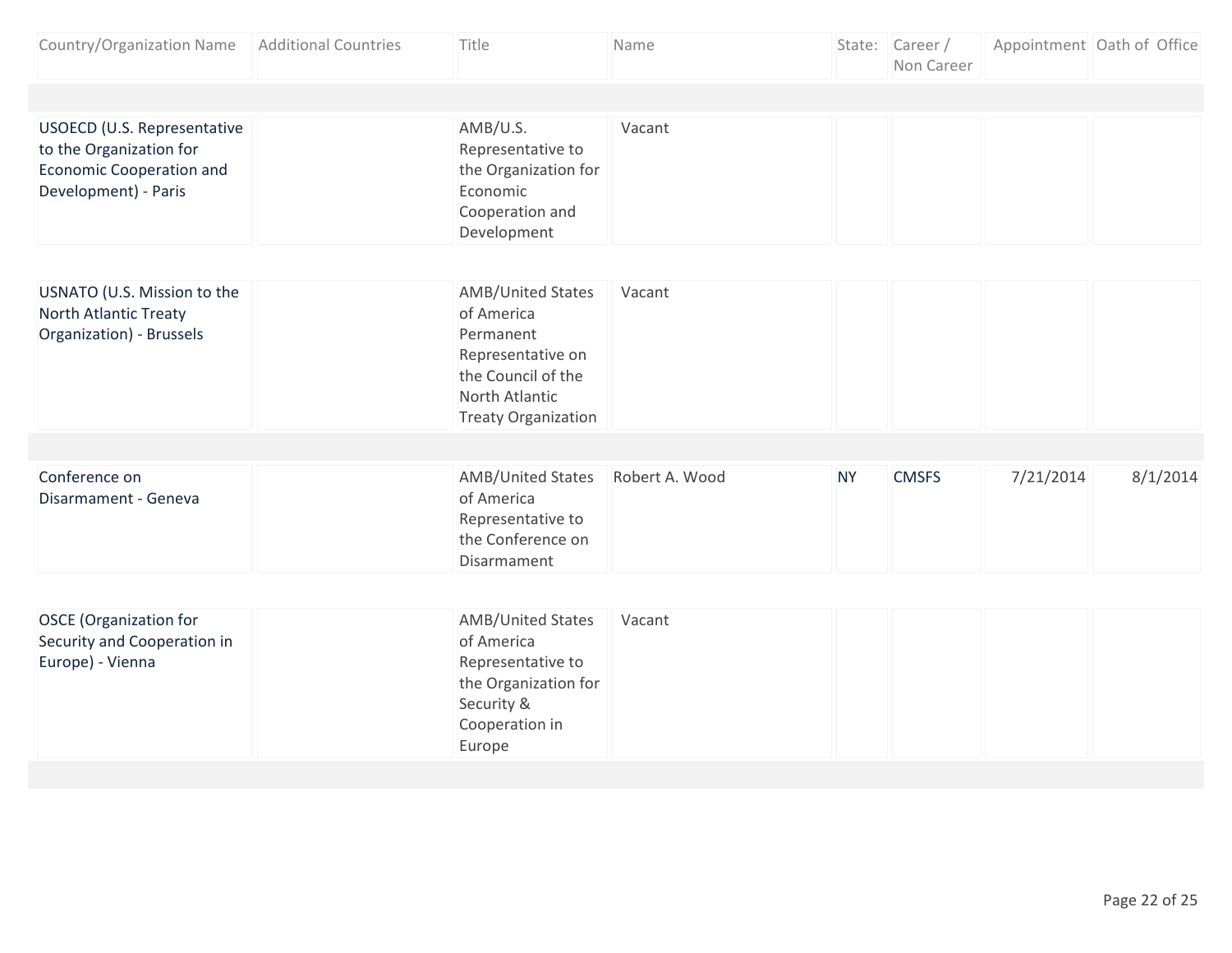| Country/Organization Name                                                                             | <b>Additional Countries</b> | Title                                                                                                                                           | Name                |    | State: Career/<br>Non Career |           | Appointment Oath of Office |
|-------------------------------------------------------------------------------------------------------|-----------------------------|-------------------------------------------------------------------------------------------------------------------------------------------------|---------------------|----|------------------------------|-----------|----------------------------|
| OPCW - (Organization for the<br><b>Prohibition of Chemical</b><br>Weapons) - The Hague                |                             | <b>AMB/United States</b><br>of America<br>Representative to<br>the Organization for<br>the Prohibition of<br><b>Chemical Weapons</b>            | Kenneth Damian Ward | VA | <b>CMSES</b>                 | 12/8/2015 | 12/14/2015                 |
| <b>UNHRC - (UN Human Rights</b>                                                                       |                             | <b>AMB/United States</b>                                                                                                                        | Vacant              |    |                              |           |                            |
| Council) - Geneva                                                                                     |                             | of America<br>Representative to<br>the UN Human<br><b>Rights Council</b>                                                                        |                     |    |                              |           |                            |
|                                                                                                       |                             |                                                                                                                                                 |                     |    |                              |           |                            |
| FAO - (United Nations<br>Agencies for Food and<br>Agriculture) - Rome                                 |                             | <b>AMB/United States</b><br>of America<br>Representative to<br>the United Nations<br>Agencies for Food<br>and Agriculture                       | Vacant              |    |                              |           |                            |
|                                                                                                       |                             |                                                                                                                                                 |                     |    |                              |           |                            |
| <b>UNESCO (United Nations</b><br>Educational, Scientific and<br><b>Cultural Organization) - Paris</b> |                             | <b>AMB/United States</b><br>of America<br>Representative to<br>the United Nations<br>Educational,<br>Scientific and<br>Cultural<br>Organization | Vacant              |    |                              |           |                            |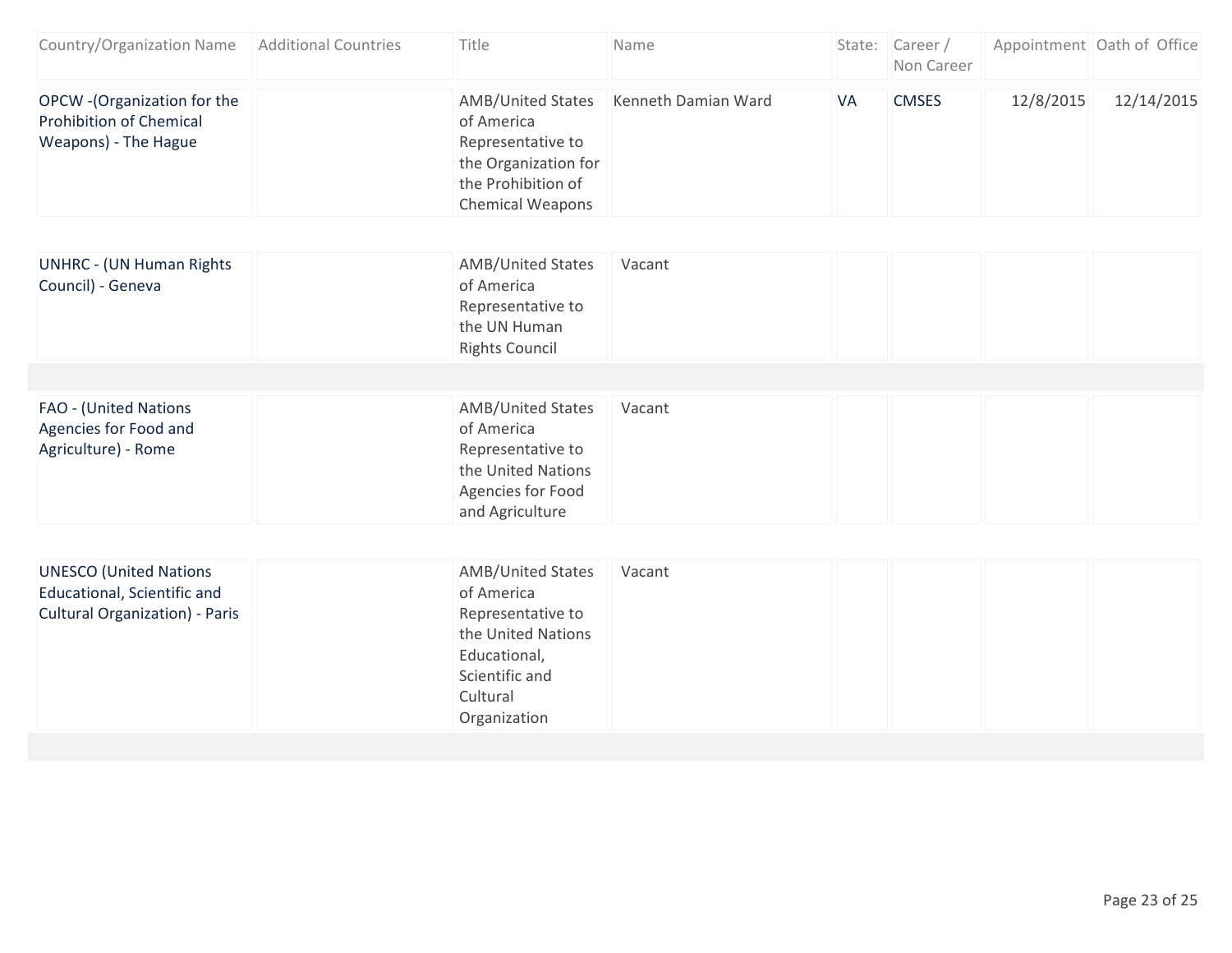| Country/Organization Name                                        | <b>Additional Countries</b> | Title                                                                                                                                                                                                                                                                                                                | Name                 |    | State: Career/<br>Non Career |            | Appointment Oath of Office |
|------------------------------------------------------------------|-----------------------------|----------------------------------------------------------------------------------------------------------------------------------------------------------------------------------------------------------------------------------------------------------------------------------------------------------------------|----------------------|----|------------------------------|------------|----------------------------|
| USUN - (U.S. Mission to the<br><b>United Nations) - New York</b> |                             | USUN-<br>AMB/Alternate<br>Representative of<br>the United States of<br>America for Special<br>Political Affairs in<br>the United Nations                                                                                                                                                                             | Vacant               |    |                              |            |                            |
| USUN - (U.S. Mission to the<br><b>United Nations) - New York</b> |                             | USUN-<br>AMB/Alternate<br>Representative of<br>the United States of<br>America to U.N.<br>Management and<br>Reform, with the<br>rank of Ambassador                                                                                                                                                                   | Vacant               |    |                              |            |                            |
| USUN - (U.S. Mission to the<br><b>United Nations) - New York</b> |                             | USUN-<br>AMB/Deputy<br>Representative of<br>the United States of<br>America to the<br>United Nations,<br>with the rank and<br>status of<br>Ambassador<br>Extraordinary, and<br>Plenipotentiary, and<br>the Deputy<br>Representative of<br>the United States of<br>America in the<br>Security Council of<br><b>UN</b> | Michele Jeanne Sison | MD | NC                           | 11/24/2014 | 12/8/2014                  |